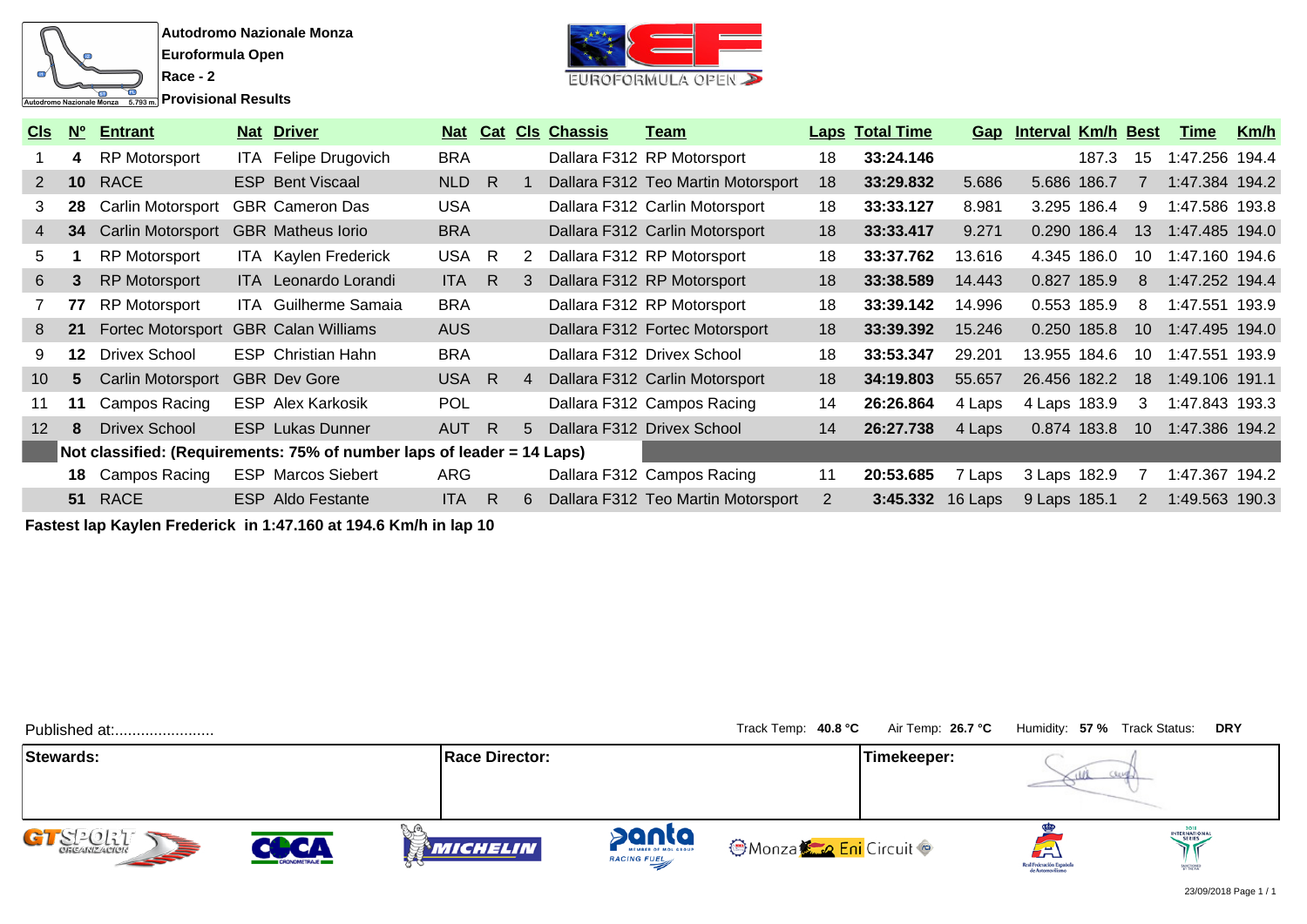

**Provisional Results by Class** 



| <u>CIs</u>     | N <sup>o</sup>                                                         | <b>Entrant</b>       |  | <b>Nat Driver</b>           | <u>Nat</u> | Cat |                | <b>CIs Chassis</b> | <u>Team</u>                        |    | <b>Laps Total Time</b> | Gap    | <b>Interval Km/h Best</b> |       |                | <u>Time</u>    | <u>Km/h</u> |
|----------------|------------------------------------------------------------------------|----------------------|--|-----------------------------|------------|-----|----------------|--------------------|------------------------------------|----|------------------------|--------|---------------------------|-------|----------------|----------------|-------------|
|                | 4                                                                      | <b>RP Motorsport</b> |  | ITA Felipe Drugovich        | <b>BRA</b> |     |                |                    | Dallara F312 RP Motorsport         | 18 | 33:24.146              |        |                           | 187.3 | 15             | 1:47.256 194.4 |             |
| $2^{\circ}$    | 28                                                                     | Carlin Motorsport    |  | <b>GBR Cameron Das</b>      | <b>USA</b> |     |                |                    | Dallara F312 Carlin Motorsport     | 18 | 33:33.127              | 8.981  | 8.981 186.4               |       | 9              | 1:47.586 193.8 |             |
| 3              | 34                                                                     | Carlin Motorsport    |  | <b>GBR</b> Matheus lorio    | <b>BRA</b> |     |                |                    | Dallara F312 Carlin Motorsport     | 18 | 33:33.417              | 9.271  | 0.290 186.4               |       | 13             | 1:47.485 194.0 |             |
| $\overline{4}$ | 77                                                                     | <b>RP Motorsport</b> |  | <b>ITA</b> Guilherme Samaia | <b>BRA</b> |     |                |                    | Dallara F312 RP Motorsport         | 18 | 33:39.142              | 14.996 | 5.725 185.9               |       | 8              | 1:47.551 193.9 |             |
| 5.             | 21                                                                     | Fortec Motorsport    |  | <b>GBR Calan Williams</b>   | <b>AUS</b> |     |                |                    | Dallara F312 Fortec Motorsport     | 18 | 33:39.392              | 15.246 | 0.250 185.8               |       | 10             | 1:47.495 194.0 |             |
| 6              | $12 \overline{ }$                                                      | <b>Drivex School</b> |  | <b>ESP</b> Christian Hahn   | <b>BRA</b> |     |                |                    | Dallara F312 Drivex School         | 18 | 33:53.347              | 29.201 | 13.955 184.6              |       | 10             | 1:47.551 193.9 |             |
|                | 11                                                                     | Campos Racing        |  | <b>ESP Alex Karkosik</b>    | <b>POL</b> |     |                |                    | Dallara F312 Campos Racing         | 14 | 26:26.864              | 4 Laps | 4 Laps 183.9              |       | 3              | 1:47.843 193.3 |             |
|                | Not classified: (Requirements: 75% of number laps of leader = 14 Laps) |                      |  |                             |            |     |                |                    |                                    |    |                        |        |                           |       |                |                |             |
|                |                                                                        | 18 Campos Racing     |  | <b>ESP Marcos Siebert</b>   | <b>ARG</b> |     |                |                    | Dallara F312 Campos Racing         | 11 | 20:53.685              | 7 Laps | 3 Laps 182.9              |       |                | 1:47.367 194.2 |             |
|                |                                                                        | <b>Rookie</b>        |  |                             |            |     |                |                    |                                    |    |                        |        |                           |       |                |                |             |
|                | 10 <sup>1</sup>                                                        | RACE                 |  | <b>ESP Bent Viscaal</b>     | <b>NLD</b> | R   |                |                    | Dallara F312 Teo Martin Motorsport | 18 | 33:29.832              |        |                           | 186.7 |                | 1:47.384 194.2 |             |
| 2              |                                                                        | <b>RP Motorsport</b> |  | ITA Kaylen Frederick        | USA R      |     | 2              |                    | Dallara F312 RP Motorsport         | 18 | 33:37.762              | 13.616 | 7.930 186.0               |       | 10             | 1:47.160 194.6 |             |
| 3              | 3                                                                      | <b>RP Motorsport</b> |  | ITA Leonardo Lorandi        | <b>ITA</b> | R   | 3              |                    | Dallara F312 RP Motorsport         | 18 | 33:38.589              | 14.443 | 0.827 185.9               |       | 8              | 1:47.252 194.4 |             |
| 4              | 5                                                                      | Carlin Motorsport    |  | <b>GBR</b> Dev Gore         | USA R      |     | $\overline{4}$ |                    | Dallara F312 Carlin Motorsport     | 18 | 34:19.803              | 55.657 | 41.214 182.2              |       | 18             | 1:49.106 191.1 |             |
| 5.             | 8                                                                      | <b>Drivex School</b> |  | <b>ESP</b> Lukas Dunner     | <b>AUT</b> | -R  | 5.             |                    | Dallara F312 Drivex School         | 14 | 26:27.738              | 4 Laps | 4 Laps 183.8              |       | 10             | 1:47.386 194.2 |             |
|                | Not classified: (Requirements: 75% of number laps of leader = 14 Laps) |                      |  |                             |            |     |                |                    |                                    |    |                        |        |                           |       |                |                |             |
|                |                                                                        | 51 RACE              |  | <b>ESP</b> Aldo Festante    | <b>ITA</b> | R   | 6.             |                    | Dallara F312 Teo Martin Motorsport | 2  | 3:45.332               |        | 16 Laps 12 Laps 185.1     |       | $\overline{2}$ | 1:49.563 190.3 |             |

**Fastest lap Kaylen Frederick in 1:47.160 at 194.6 Km/h in lap 10**

| Published at:             |                                   |                       |                      | Track Temp: 40.8 °C          | Air Temp: 26.7 °C | Humidity: 57 % Track Status:                      | <b>DRY</b>                                  |
|---------------------------|-----------------------------------|-----------------------|----------------------|------------------------------|-------------------|---------------------------------------------------|---------------------------------------------|
| Stewards:                 |                                   | <b>Race Director:</b> |                      |                              | Timekeeper:       |                                                   |                                             |
| $S^2$ $SL^2$ $OL^2$ $I^2$ | <b>ACA</b><br><b>CRONOMETRAJE</b> | MICHELIN              | panta<br>RACING FUEL | <b>OMonza Co Eni</b> Circuit |                   | ∼<br>Real Federación Española<br>de Automovilismo | <b>INTERNATIONAL</b><br>SERIES<br>SANCRONED |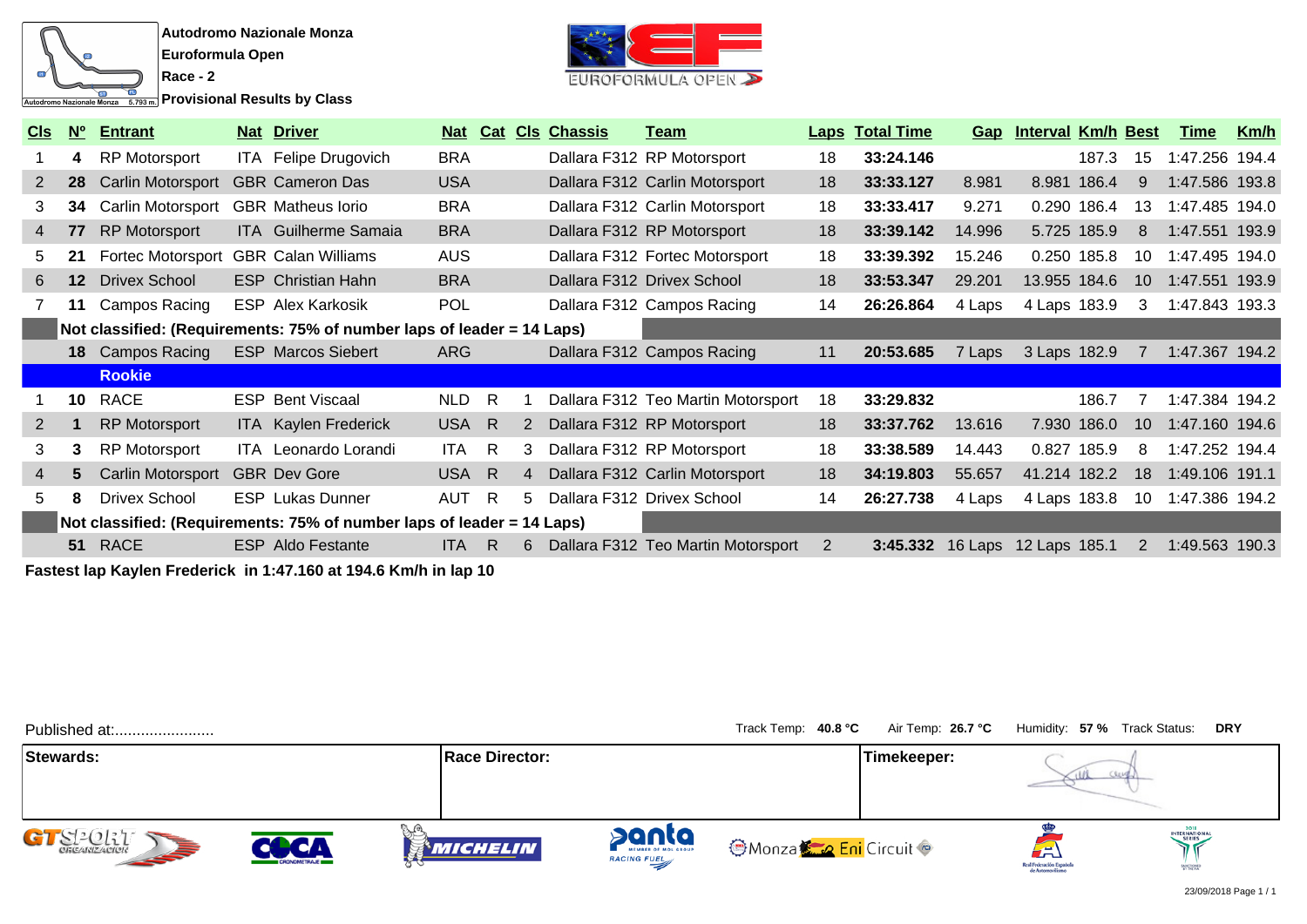

**Race - 2**

**Provisional Classification by Driver Fastest Lap** 



| <b>Clas</b>     | $N^{\circ}$     | <b>Entrant</b>       | <b>Nat Driver</b>           | <b>Nat</b> |              |    | <b>Cat Clas Chassis</b> | Team                     | <b>Laps</b>    | <b>Best</b>    | Time     | Gap   | <b>Interval</b> | Km/h  |
|-----------------|-----------------|----------------------|-----------------------------|------------|--------------|----|-------------------------|--------------------------|----------------|----------------|----------|-------|-----------------|-------|
|                 |                 | <b>RP Motorsport</b> | ITA Kaylen Frederick        | <b>USA</b> | $\mathsf{R}$ |    | Dallara F312            | <b>RP Motorsport</b>     | 18             | 10             | 1:47.160 |       |                 | 194.6 |
| $\mathbf{2}$    | 3               | <b>RP Motorsport</b> | ITA Leonardo Lorandi        | ITA.       | $\mathsf{R}$ | 2  | Dallara F312            | <b>RP Motorsport</b>     | 18             | 8              | 1:47.252 | 0.092 | 0.092           | 194.4 |
| 3               | 4               | <b>RP Motorsport</b> | ITA Felipe Drugovich        | <b>BRA</b> |              |    | Dallara F312            | <b>RP Motorsport</b>     | 18             | 15             | 1:47.256 | 0.096 | 0.004           | 194.4 |
| 4               | 18              | Campos Racing        | <b>ESP</b> Marcos Siebert   | <b>ARG</b> |              |    | Dallara F312            | <b>Campos Racing</b>     | 11             | $\overline{7}$ | 1:47.367 | 0.207 | 0.111           | 194.2 |
| 5               | 10              | RACE                 | <b>ESP</b> Bent Viscaal     | <b>NLD</b> | $\mathsf{R}$ | 3  | Dallara F312            | Teo Martin Motorsport    | 18             | $\overline{7}$ | 1:47.384 | 0.224 | 0.017           | 194.2 |
| 6               | 8               | <b>Drivex School</b> | <b>ESP</b> Lukas Dunner     | <b>AUT</b> | R            | 4  | Dallara F312            | Drivex School            | 14             | 10             | 1:47.386 | 0.226 | 0.002           | 194.2 |
|                 | 34              | Carlin Motorsport    | <b>GBR</b> Matheus lorio    | <b>BRA</b> |              |    | Dallara F312            | <b>Carlin Motorsport</b> | 18             | 13             | 1:47.485 | 0.325 | 0.099           | 194.0 |
| 8               | 21              | Fortec Motorsport    | <b>GBR</b> Calan Williams   | <b>AUS</b> |              |    | Dallara F312            | <b>Fortec Motorsport</b> | 18             | 10             | 1:47.495 | 0.335 | 0.010           | 194.0 |
| 9               | 77              | <b>RP Motorsport</b> | <b>ITA</b> Guilherme Samaia | <b>BRA</b> |              |    | Dallara F312            | <b>RP Motorsport</b>     | 18             | 8              | 1:47.551 | 0.391 | 0.056           | 193.9 |
| 10 <sup>°</sup> | 12 <sup>°</sup> | <b>Drivex School</b> | <b>ESP</b> Christian Hahn   | <b>BRA</b> |              |    | Dallara F312            | Drivex School            | 18             | 10             | 1:47.551 | 0.391 | 0.000           | 193.9 |
| 11              | 28              | Carlin Motorsport    | <b>GBR</b> Cameron Das      | <b>USA</b> |              |    | Dallara F312            | Carlin Motorsport        | 18             | 9              | 1:47.586 | 0.426 | 0.035           | 193.8 |
| 12              | 11              | Campos Racing        | <b>ESP</b> Alex Karkosik    | <b>POL</b> |              |    | Dallara F312            | Campos Racing            | 14             | 3              | 1:47.843 | 0.683 | 0.257           | 193.3 |
| 13              | 5               | Carlin Motorsport    | <b>GBR</b> Dev Gore         | <b>USA</b> | $\mathsf{R}$ | 5. | Dallara F312            | Carlin Motorsport        | 18             | 18             | 1:49.106 | 1.946 | 1.263           | 191.1 |
| 14              | 51              | <b>RACE</b>          | <b>ESP</b> Aldo Festante    | <b>ITA</b> | R.           | 6  | Dallara F312            | Teo Martin Motorsport    | $\overline{2}$ | $\mathbf{2}$   | 1:49.563 | 2.403 | 0.457           | 190.3 |













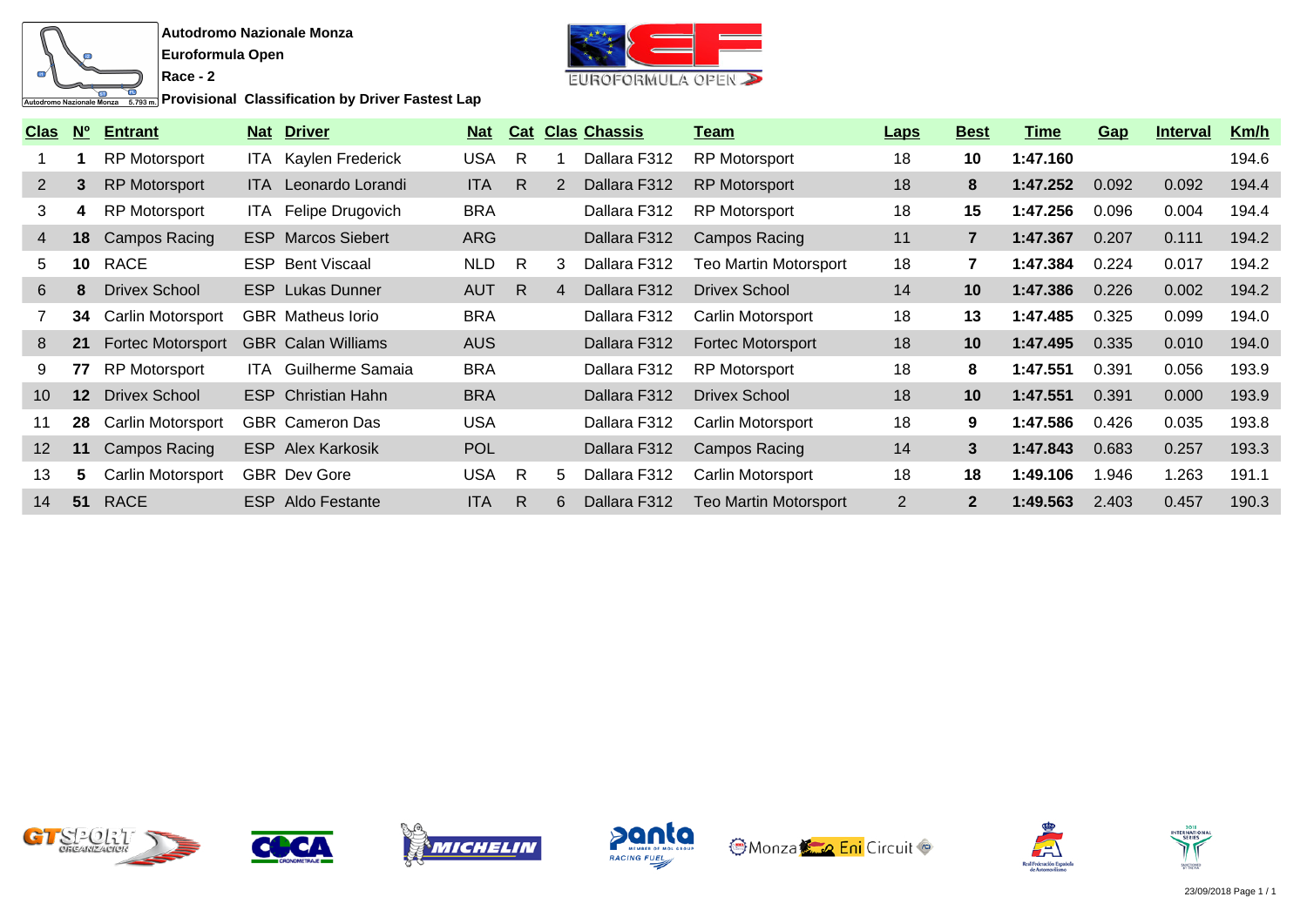

**Distance and Speed Average** 



| <u>Clas</u>  | <b>No</b>       | <b>Entrant</b>           | <u>Nat</u> | <b>Driver</b>                                                          | <u>Nat</u> |              |             | <b>Cat Clas Chassis</b> | Team                     | <b>Laps</b>    | <b>Distance</b> | <b>Total Time</b> | Km/h  |
|--------------|-----------------|--------------------------|------------|------------------------------------------------------------------------|------------|--------------|-------------|-------------------------|--------------------------|----------------|-----------------|-------------------|-------|
|              | 4               | <b>RP Motorsport</b>     | ITA.       | Felipe Drugovich                                                       | <b>BRA</b> |              |             | Dallara F312            | <b>RP Motorsport</b>     | 18             | 104.27          | 33:24.146         | 187.3 |
| $\mathbf{2}$ | 10 <sup>°</sup> | <b>RACE</b>              | <b>ESP</b> | <b>Bent Viscaal</b>                                                    | <b>NLD</b> | R.           |             | Dallara F312            | Teo Martin Motorsport    | 18             | 104.27          | 33:29.832         | 186.7 |
| 3            | 28              | Carlin Motorsport        |            | <b>GBR</b> Cameron Das                                                 | <b>USA</b> |              |             | Dallara F312            | Carlin Motorsport        | 18             | 104.27          | 33:33.127         | 186.4 |
| 4            | 34              | Carlin Motorsport        |            | <b>GBR</b> Matheus lorio                                               | <b>BRA</b> |              |             | Dallara F312            | Carlin Motorsport        | 18             | 104.27          | 33:33.417         | 186.4 |
| 5            |                 | <b>RP Motorsport</b>     | ITA.       | Kaylen Frederick                                                       | <b>USA</b> | $\mathsf{R}$ | 2           | Dallara F312            | <b>RP Motorsport</b>     | 18             | 104.27          | 33:37.762         | 186.0 |
| 6            | 3               | <b>RP Motorsport</b>     | ITA.       | Leonardo Lorandi                                                       | <b>ITA</b> | $\mathsf{R}$ | 3           | Dallara F312            | <b>RP Motorsport</b>     | 18             | 104.27          | 33:38.589         | 185.9 |
|              | 77              | <b>RP Motorsport</b>     | ITA.       | Guilherme Samaia                                                       | <b>BRA</b> |              |             | Dallara F312            | <b>RP Motorsport</b>     | 18             | 104.27          | 33:39.142         | 185.9 |
| 8            | 21              | <b>Fortec Motorsport</b> |            | <b>GBR</b> Calan Williams                                              | <b>AUS</b> |              |             | Dallara F312            | <b>Fortec Motorsport</b> | 18             | 104.27          | 33:39.392         | 185.8 |
| 9            | $12 \,$         | <b>Drivex School</b>     | <b>ESP</b> | Christian Hahn                                                         | <b>BRA</b> |              |             | Dallara F312            | <b>Drivex School</b>     | 18             | 104.27          | 33:53.347         | 184.6 |
| 10           | 5.              | Carlin Motorsport        |            | <b>GBR</b> Dev Gore                                                    | <b>USA</b> | $\mathsf{R}$ | 4           | Dallara F312            | Carlin Motorsport        | 18             | 104.27          | 34:19.803         | 182.2 |
| 11           | 11              | Campos Racing            | ESP.       | Alex Karkosik                                                          | <b>POL</b> |              |             | Dallara F312            | Campos Racing            | 14             | 81.10           | 26:26.864         | 183.9 |
| 12           | 8               | <b>Drivex School</b>     | ESP        | <b>Lukas Dunner</b>                                                    | <b>AUT</b> | R.           | $5^{\circ}$ | Dallara F312            | <b>Drivex School</b>     | 14             | 81.10           | 26:27.738         | 183.8 |
|              |                 |                          |            | Not classified: (Requirements: 75% of number laps of leader = 14 Laps) |            |              |             |                         |                          |                |                 |                   |       |
|              | 18              | Campos Racing            | <b>ESP</b> | <b>Marcos Siebert</b>                                                  | <b>ARG</b> |              |             | Dallara F312            | Campos Racing            | 11             | 63.72           | 20:53.685         | 182.9 |
|              | 51              | <b>RACE</b>              | <b>ESP</b> | Aldo Festante                                                          | <b>ITA</b> | R.           | 6           | Dallara F312            | Teo Martin Motorsport    | $\overline{2}$ | 11.58           | 3:45.332          | 185.1 |













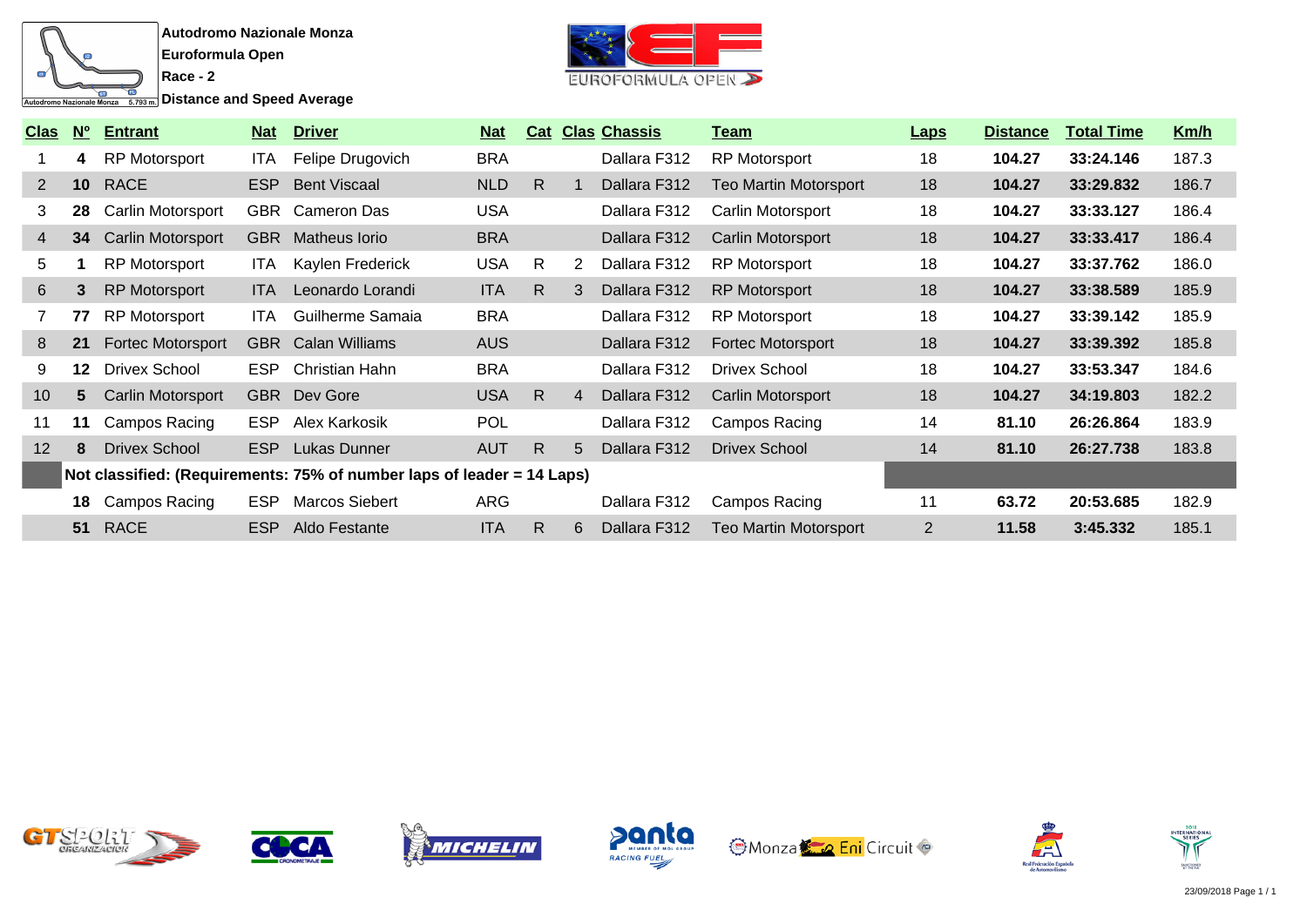



**Race - 2** <del>ta</del><br>Engli**analisis** Lap Analysis

| 1                       |             | Kaylen Frederick |          | R         |        | Dallara F312 4<br>Felipe Drugovich |                |             |          |          |          | Dallara F312 |                      |
|-------------------------|-------------|------------------|----------|-----------|--------|------------------------------------|----------------|-------------|----------|----------|----------|--------------|----------------------|
|                         |             |                  |          |           |        | <b>RP Motorsport</b>               |                |             |          |          |          |              | <b>RP Motorsport</b> |
| Lap D                   | <b>Time</b> | Sector 1         | Sector 2 | Sector 3  | T. Spd | <b>Elapsed</b>                     | Lap D          | <b>Time</b> | Sector 1 | Sector 2 | Sector 3 | T. Spd       | <b>Elapsed</b>       |
| $\mathbf{1}$            | 1:56.087    | 39.644           | 39.948   | 36.495    | 199.2  | 1:56.087                           | 1              | 1:49.633    | 36.928   | 36.271   | 36.434   | 204.1        | 1:49.633             |
| $\overline{2}$          | 1:50.289    | 35.937           | 37.906   | 36.446    | 233.7  | 3:46.376                           | $\overline{2}$ | 1:48.318    | 35.895   | 36.014   | 36.409   | 246.0        | 3:37.951             |
| 3                       | 1:50.297    | 35.518           | 37.235   | 37.544    | 253.5  | 5:36.673                           | 3              | 1:48.099    | 35.822   | 35.950   | 36.327   | 246.5        | 5:26.050             |
| $\overline{\mathbf{4}}$ | 2:02.750    | 38.457           | 39.976   | 44.317    | 222.2  | 7:39.423                           | $\overline{4}$ | 2:03.182    | 39.238   | 39.877   | 44.067   | 206.1        | 7:29.232             |
| 5                       | 2:29.664    | 42.238           | 52.439   | 54.987    | 200.0  | 10:09.087                          | 5              | 2:36.157    | 41.086   | 53.146   | 1:01.925 | 196.7        | 10:05.389            |
| 6                       | 1:50.570    | 35.923           | 36.975   | 37.672    | 247.1  | 11:59.657                          | 6              | 1:48.313    | 36.124   | 35.942   | 36.247   | 245.4        | 11:53.702            |
| $\overline{7}$          | 1:49.397    | 35.570           | 37.718   | 36.109    | 257.1  | 13:49.054                          | $\overline{7}$ | 1:47.573    | 35.618   | 35.845   | 36.110   | 248.8        | 13:41.275            |
| 8                       | 1:47.929    | 35.304           | 36.327   | 36.298    | 250.5  | 15:36.983                          | 8              | 1:47.860    | 35.684   | 36.128   | 36.048   | 248.2        | 15:29.135            |
| 9                       | 1:48.172    | 35.579           | 36.106   | 36.487    | 257.7  | 17:25.155                          | 9              | 1:47.869    | 35.892   | 35.773   | 36.204   | 250.0        | 17:17.004            |
| 10                      | 1:47.160    | 35.302           | 35.863   | 35.995    | 256.5  | 19:12.315                          | 10             | 1:47.494    | 35.485   | 35.744   | 36.265   | 249.4        | 19:04.498            |
| 11                      | 1:47.534    | 35.478           | 35.881   | 36.175    | 258.3  | 20:59.849                          | 11             | 1:47.300    | 35.542   | 35.693   | 36.065   | 248.8        | 20:51.798            |
| 12                      | 1:47.432    | 35.382           | 36.060   | 35.990    | 257.7  | 22:47.281                          | 12             | 1:47.317    | 35.565   | 35.593   | 36.159   | 248.8        | 22:39.115            |
| 13                      | 1:49.595    | 36.730           | 36.768   | 36.097    | 260.8  | 24:36.876                          | 13             | 1:47.320    | 35.630   | 35.653   | 36.037   | 248.8        | 24:26.435            |
| 14                      | 1:47.866    | 35.563           | 36.075   | 36.228    | 253.5  | 26:24.742                          | 14             | 1:47.396    | 35.608   | 35.836   | 35.952   | 248.2        | 26:13.831            |
| 15                      | 1:48.934    | 35.659           | 37.165   | 36.110    | 254.1  | 28:13.676                          | 15             | 1:47.256    | 35.515   | 35.712   | 36.029   | 248.8        | 28:01.087            |
| 16                      | 1:48.452    | 35.688           | 36.952   | 35.812    | 253.5  | 30:02.128                          | 16             | 1:47.572    | 35.519   | 36.017   | 36.036   | 248.8        | 29:48.659            |
| 17                      | 1:47.671    | 35.444           | 36.032   | 36.195    | 258.3  | 31:49.799                          | 17             | 1:47.458    | 35.523   | 35.822   | 36.113   | 248.8        | 31:36.117            |
| 18                      | 1:47.963    | 35.727           | 35.897   | 36.339    | 251.1  | 33:37.762                          | 18             | 1:48.029    | 35.590   | 36.018   | 36.421   | 247.7        | 33:24.146            |
|                         |             |                  |          |           |        |                                    |                |             |          |          |          |              |                      |
|                         |             | Leonardo Lorandi |          | ${\sf R}$ |        | Dallara F312 5                     |                |             | Dev Gore |          | R        |              | Dallara F312         |
| 3                       |             |                  |          |           |        | <b>RP Motorsport</b>               |                |             |          |          |          |              | Carlin Motorsport    |
| Lap D                   | <b>Time</b> | Sector 1         | Sector 2 | Sector 3  | T. Spd | <b>Elapsed</b>                     | Lap D          | <b>Time</b> | Sector 1 | Sector 2 | Sector 3 | T. Spd       | <b>Elapsed</b>       |
| $\mathbf{1}$            | 1:53.490    | 39.215           | 37.641   | 36.634    | 213.4  | 1:53.490                           | $\mathbf{1}$   | 1:55.620    | 39.492   | 38.239   | 37.889   | 214.2        | 1:55.620             |
| $\overline{2}$          | 1:48.432    | 35.125           | 36.541   | 36.766    | 260.2  | 3:41.922                           | $\sqrt{2}$     | 1:50.072    | 36.125   | 37.454   | 36.493   | 251.1        | 3:45.692             |
| 3                       | 1:49.113    | 36.165           | 36.690   | 36.258    | 245.4  | 5:31.035                           | 3              | 1:53.936    | 36.086   | 36.674   | 41.176   | 260.8        | 5:39.628             |
| $\overline{4}$          | 2:03.625    | 40.258           | 38.625   | 44.742    | 170.8  | 7:34.660                           | $\overline{4}$ | 2:02.816    | 38.302   | 39.490   | 45.024   | 193.5        | 7:42.444             |
| 5                       | 2:32.707    | 41.288           | 53.434   | 57.985    | 174.7  | 10:07.367                          | 5              | 2:27.227    | 41.804   | 50.899   | 54.524   | 196.7        | 10:09.671            |
| 6                       | 1:48.388    | 35.632           | 36.345   | 36.411    | 250.5  | 11:55.755                          | $6\phantom{1}$ | 1:56.226 P  | 35.879   | 36.833   | 43.514   | 244.3        | 12:05.897            |
| $\overline{7}$          | 1:47.444    | 35.494           | 35.987   | 35.963    | 260.8  | 13:43.199                          | $\overline{7}$ | 2:10.363    | 56.459   | 36.873   | 37.031   | 202.6        | 14:16.260            |
| 8                       | 1:47.252    | 35.104           | 35.951   | 36.197    | 257.1  | 15:30.451                          | 8              | 1:49.271    | 35.887   | 36.377   | 37.007   | 248.8        | 16:05.531            |
| 9                       | 1:47.706    | 35.255           | 36.260   | 36.191    | 257.7  | 17:18.157                          | 9              | 1:49.134    | 35.957   | 36.460   | 36.717   | 248.8        | 17:54.665            |
| 10                      | 1:47.592    | 35.256           | 36.170   | 36.166    | 255.9  | 19:05.749                          | 10             | 1:49.117    | 35.878   | 36.422   | 36.817   | 248.8        | 19:43.782            |
| 11                      | 1:47.475    | 35.372           | 35.942   | 36.161    | 251.1  | 20:53.224                          | 11             | 1:49.462    | 35.845   | 36.658   | 36.959   | 248.8        | 21:33.244            |
| 12                      | 1:49.322    | 35.880           | 36.285   | 37.157    | 250.0  | 22:42.546                          | 12             | 1:49.807    | 36.030   | 36.983   | 36.794   | 248.2        | 23:23.051            |
| 13                      | 1:48.653    | 35.674           | 36.388   | 36.591    | 260.2  | 24:31.199                          | 13             | 1:50.422    | 36.190   | 36.876   | 37.356   | 246.0        | 25:13.473            |
| 14                      | 1:50.291    | 35.773           | 36.211   | 38.307    | 254.1  | 26:21.490                          | 14             | 1:49.441    | 35.921   | 36.568   | 36.952   | 247.7        | 27:02.914            |
| 15                      | 1:51.638    | 35.681           | 36.488   | 39.469    | 254.1  | 28:13.128                          | 15             | 1:49.329    | 35.904   | 36.754   | 36.671   | 248.2        | 28:52.243            |
| 16                      | 1:48.548    | 35.533           | 36.374   | 36.641    | 250.5  | 30:01.676                          | 16             | 1:49.198    | 35.867   | 36.674   | 36.657   | 247.1        | 30:41.441            |
| 17                      | 1:48.940    | 35.920           | 36.692   | 36.328    | 248.2  | 31:50.616                          | 17             | 1:49.256    | 35.843   | 36.663   | 36.750   | 246.5        | 32:30.697            |









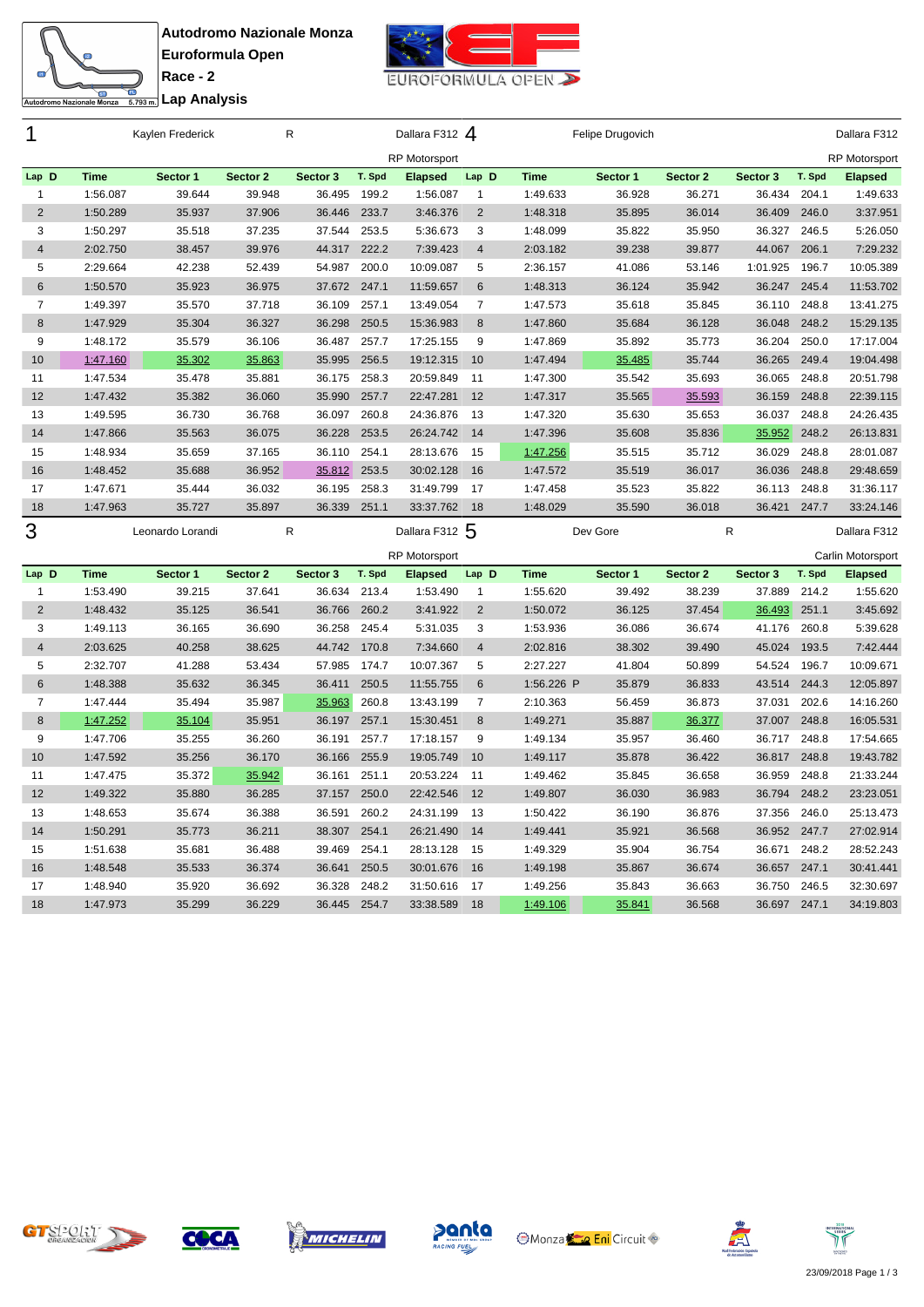



**Race - 2** <del>ta</del><br>Engli**analisis** Lap Analysis

| 8              |             | Lukas Dunner        |          | R            |        | Dallara F312 12            |                     |             | Christian Hahn |                    |              |        | Dallara F312               |
|----------------|-------------|---------------------|----------|--------------|--------|----------------------------|---------------------|-------------|----------------|--------------------|--------------|--------|----------------------------|
|                |             |                     |          |              |        | <b>Drivex School</b>       |                     |             |                |                    |              |        | <b>Drivex School</b>       |
| Lap D          | Time        | Sector 1            | Sector 2 | Sector 3     | T. Spd | <b>Elapsed</b>             | Lap D               | <b>Time</b> | Sector 1       | Sector 2           | Sector 3     | T. Spd | <b>Elapsed</b>             |
| $\mathbf{1}$   | 1:55.523    | 41.024              | 37.628   | 36.871       | 212.1  | 1:55.523                   | $\mathbf{1}$        | 1:54.207    | 40.304         | 37.409             | 36.494       | 214.7  | 1:54.207                   |
| $\overline{2}$ | 1:50.477    | 36.430              | 37.593   | 36.454       | 243.2  | 3:46.000                   | 2                   | 1:47.935    | 35.375         | 36.140             | 36.420       | 255.9  | 3:42.142                   |
| 3              | 1:50.540    | 35.915              | 37.681   | 36.944       | 259.6  | 5:36.540                   | 3                   | 1:49.931    | 36.035         | 37.564             | 36.332       | 255.3  | 5:32.073                   |
| 4              | 2:01.911    | 38.105              | 39.984   | 43.822       | 238.4  | 7:38.451                   | 4                   | 2:05.910    | 42.061         | 39.870             | 43.979       | 166.6  | 7:37.983                   |
| 5              | 2:30.410    | 41.880              | 52.575   | 55.955       | 150.6  | 10:08.861                  | 5                   | 2:30.415    | 41.330         | 52.989             | 56.096       | 154.7  | 10:08.398                  |
| 6              | 1:50.227    | 36.141              | 36.786   | 37.300       | 256.5  | 11:59.088                  | 6                   | 1:49.136    | 35.818         | 37.241             | 36.077       | 260.2  | 11:57.534                  |
| $\overline{7}$ | 1:47.590    | 35.828              | 35.756   | 36.006       | 253.5  | 13:46.678                  | $\overline{7}$      | 1:48.426    | 35.598         | 36.786             | 36.042       | 257.7  | 13:45.960                  |
| 8              | 1:47.453    | 35.306              | 36.272   | 35.875       | 257.7  | 15:34.131                  | 8                   | 1:47.696    | 35.644         | 36.004             | 36.048       | 252.9  | 15:33.656                  |
| 9              | 1:48.169    | 35.130              | 36.818   | 36.221       | 261.5  | 17:22.300                  | 9                   | 1:49.095    | 35.308         | 36.736             | 37.051       | 257.1  | 17:22.751                  |
| 10             | 1:47.386    | 35.327              | 35.929   | 36.130       | 255.9  | 19:09.686                  | 10                  | 1:47.551    | 35.398         | 36.105             | 36.048       | 258.3  | 19:10.302                  |
| 11             | 1:47.775    | 35.359              | 36.337   | 36.079       | 258.9  | 20:57.461                  | 11                  | 1:47.667    | 35.373         | 36.170             | 36.124       | 255.9  | 20:57.969                  |
| 12             | 1:48.142    | 35.715              | 36.488   | 35.939       | 261.5  | 22:45.603                  | 12                  | 1:58.978    | 35.274         | 46.043             | 37.661       | 254.7  | 22:56.947                  |
| 13             | 1:54.601    | 42.223              | 36.265   | 36.113       | 233.2  | 24:40.204                  | 13                  | 1:50.425    | 36.205         | 37.260             | 36.960       | 248.8  | 24:47.372                  |
| 14             | 1:47.534    | 35.258              | 36.207   | 36.069       | 257.1  | 26:27.738                  | 14                  | 1:49.099    | 35.880         | 36.379             | 36.840       | 247.7  | 26:36.471                  |
| 15             |             | 35.381              |          |              | 260.2  |                            | 15                  | 1:49.373    | 36.072         | 36.486             | 36.815 247.7 |        | 28:25.844                  |
| 10             |             | <b>Bent Viscaal</b> |          | ${\sf R}$    |        | Dallara F312               | 16                  | 1:49.190    | 35.948         | 36.419             | 36.823       | 246.5  | 30:15.034                  |
|                |             |                     |          |              |        |                            | 17                  | 1:49.160    | 36.117         | 36.250             | 36.793       | 244.8  | 32:04.194                  |
| Lap D          | <b>Time</b> |                     | Sector 2 | Sector 3     | T. Spd | Teo Martin Motorsport      | 18                  | 1:49.153    | 35.966         | 36.309             | 36.878       | 244.8  | 33:53.347                  |
| $\mathbf{1}$   | 1:50.083    | Sector 1<br>37.296  | 36.350   | 36.437       | 203.7  | <b>Elapsed</b><br>1:50.083 | 18                  |             | Marcos Siebert |                    |              |        | Dallara F312               |
| $\mathbf 2$    | 1:48.296    | 35.750              | 36.272   | 36.274       | 247.7  | 3:38.379                   |                     |             |                |                    |              |        |                            |
| 3              | 1:47.988    | 35.609              | 36.139   | 36.240       | 250.5  | 5:26.367 Lap D             |                     | <b>Time</b> | Sector 1       |                    | Sector 3     | T. Spd | Campos Racing              |
| $\overline{4}$ | 2:04.234    | 39.734              | 39.819   | 44.681       | 184.6  | 7:30.601                   | $\mathbf{1}$        | 1:51.695    | 38.424         | Sector 2<br>36.499 | 36.772       | 218.1  | <b>Elapsed</b><br>1:51.695 |
| 5              | 2:35.247    | 40.843              | 53.049   | 1:01.355     | 180.0  | 10:05.848                  | 2                   | 1:47.898    | 35.540         | 36.195             | 36.163       | 256.5  | 3:39.593                   |
| $\,6$          | 1:48.433    | 36.117              | 36.376   | 35.940       | 248.8  | 11:54.281                  | 3                   | 1:48.089    | 35.655         | 36.261             | 36.173       | 248.8  | 5:27.682                   |
| $\overline{7}$ | 1:47.384    | 35.361              | 35.992   | 36.031       | 252.9  | 13:41.665                  | $\overline{4}$      | 2:04.092    | 40.233         | 39.374             | 44.485       | 172.2  | 7:31.774                   |
| $\,8\,$        | 1:47.862    | 35.391              | 36.303   | 36.168       | 251.1  | 15:29.527                  | 5                   | 2:34.532    | 40.964         | 53.263             | 1:00.305     | 208.0  | 10:06.306                  |
| 9              | 1:49.039    | 36.526              | 36.378   | 36.135       | 253.5  | 17:18.566                  | 6                   | 1:48.656    | 35.853         | 36.563             | 36.240       | 258.9  | 11:54.962                  |
| 10             | 1:47.907    | 35.366              | 36.484   | 36.057       | 252.9  | 19:06.473                  | $\overline{7}$      | 1:47.367    | 35.372         | 35.912             | 36.083       | 257.7  | 13:42.329                  |
| 11             | 1:47.439    | 35.569              | 35.774   | 36.096       | 251.1  | 20:53.912                  | 8                   | 1:47.507    | 35.330         | 36.041             | 36.136       | 257.1  | 15:29.836                  |
| 12             | 1:48.239    | 35.524              | 36.045   | 36.670       | 246.0  | 22:42.151                  | 9                   | 1:47.941    | 35.449         | 36.298             | 36.194       | 253.5  | 17:17.777                  |
| 13             | 1:47.994    | 35.767              | 35.900   | 36.327       | 251.1  | 24:30.145                  | 10                  | 1:48.405    | 35.619         | 36.664             | 36.122       | 254.7  | 19:06.182                  |
| 14             | 1:47.772    | 35.670              | 35.911   | 36.191       | 250.0  | 26:17.917                  | 11                  | 1:47.503    | 35.318         | 35.955             | 36.230       | 257.7  | 20:53.685                  |
| 15             | 1:47.707    | 35.592              | 35.877   | 36.238       | 251.1  | 28:05.624                  |                     |             |                |                    |              |        |                            |
| 16             | 1:47.989    | 35.611              | 36.265   | 36.113       | 249.4  | 29:53.613                  | $\overline{2}$<br>1 |             | Calan Williams |                    |              |        | Dallara F312               |
| 17             | 1:48.027    | 35.603              | 36.208   | 36.216 249.4 |        | 31:41.640                  |                     |             |                |                    |              |        | Fortec Motorsport          |
| 18             | 1:48.192    | 35.701              | 36.305   | 36.186 248.2 |        | 33:29.832                  | Lap D               | Time        | Sector 1       | Sector 2           | Sector 3     | T. Spd | <b>Elapsed</b>             |
|                |             |                     |          |              |        |                            |                     | 2:23.076    | 1:08.707       | 37.202             | 37.167 208.8 |        | 2:23.076                   |
| 11             |             | Alex Karkosik       |          |              |        | Dallara F312               | 2                   | 1:49.425    | 36.052         | 36.284             | 37.089 246.5 |        | 4:12.501                   |
|                |             |                     |          |              |        | Campos Racing              | 3                   | 1:50.243    | 35.995         | 36.279             | 37.969 247.7 |        | 6:02.744                   |
| Lap D          | Time        | Sector 1            | Sector 2 | Sector 3     | T. Spd | <b>Elapsed</b>             | $\overline{4}$      | 1:51.150    | 35.921         | 37.027             | 38.202 247.7 |        | 7:53.894                   |
| $\mathbf{1}$   | 1:52.004    | 38.664              | 36.953   | 36.387 213.0 |        | 1:52.004                   | 5                   | 2:16.946    | 36.081         | 47.692             | 53.173 249.4 |        | 10:10.840                  |
| $\overline{2}$ | 1:48.509    | 35.544              | 36.546   | 36.419 251.1 |        | 3:40.513                   | 6                   | 1:48.877    | 35.508         | 36.578             | 36.791 259.6 |        | 11:59.717                  |
| 3              | 1:47.843    | 35.235              | 36.352   | 36.256       | 257.1  | 5:28.356                   | 7                   | 1:48.988    | 35.756         | 36.972             | 36.260 253.5 |        | 13:48.705                  |
| $\overline{4}$ | 2:05.191    | 41.219              | 39.406   | 44.566       | 151.8  | 7:33.547                   | 8                   | 1:48.717    | 35.500         | 36.953             | 36.264       | 258.9  | 15:37.422                  |
| 5              | 2:33.626    | 41.637              | 53.493   | 58.496       | 193.2  | 10:07.173                  | 9                   | 1:48.244    | 35.207         | 36.737             | 36.300       | 259.6  | 17:25.666                  |
| 6              | 1:49.110    | 35.784              | 37.193   | 36.133       | 255.9  | 11:56.283                  | 10                  | 1:47.495    | 35.234         | 36.205             | 36.056       | 257.1  | 19:13.161                  |
| $\overline{7}$ | 1:47.877    | 35.179              | 36.654   | 36.044       | 257.7  | 13:44.160                  | 11                  | 1:48.085    | 35.457         | 36.036             | 36.592       | 257.7  | 21:01.246                  |
| 8              | 1:48.004    | 35.363              | 36.178   | 36.463       | 254.7  | 15:32.164                  | 12                  | 1:47.625    | 35.328         | 36.126             | 36.171       | 258.3  | 22:48.871                  |
| 9              | 1:48.111    | 35.533              | 36.161   | 36.417       | 252.9  | 17:20.275                  | - 13                | 1:50.313    | 35.260         | 38.284             | 36.769       | 259.6  | 24:39.184                  |
| 10             | 1:48.109    | 35.644              | 36.036   | 36.429       | 250.0  | 19:08.384                  | 14                  | 1:47.969    | 35.301         | 36.398             | 36.270 252.3 |        | 26:27.153                  |
| 11             | 1:48.402    | 35.953              | 36.174   | 36.275       | 252.9  | 20:56.786                  | - 15                | 1:48.468    | 35.574         | 36.534             | 36.360       | 258.3  | 28:15.621                  |
| 12             | 1:48.704    | 35.297              | 37.037   | 36.370       | 255.9  | 22:45.490                  | 16                  | 1:47.953    | 35.418         | 36.358             | 36.177 255.3 |        | 30:03.574                  |
| 13             | 1:53.326    | 38.728              | 38.099   | 36.499       | 250.0  | 24:38.816                  | 17                  | 1:48.126    | 35.062         | 36.683             | 36.381       | 251.7  | 31:51.700                  |
| 14             | 1:48.048    | 35.498              | 36.109   | 36.441       | 254.7  | 26:26.864 18               |                     | 1:47.692    | 35.061         | 36.394             | 36.237 260.8 |        | 33:39.392                  |
| 15             |             | 35.910              |          |              | 254.7  |                            |                     |             |                |                    |              |        |                            |









**Monza Eni** Circuit



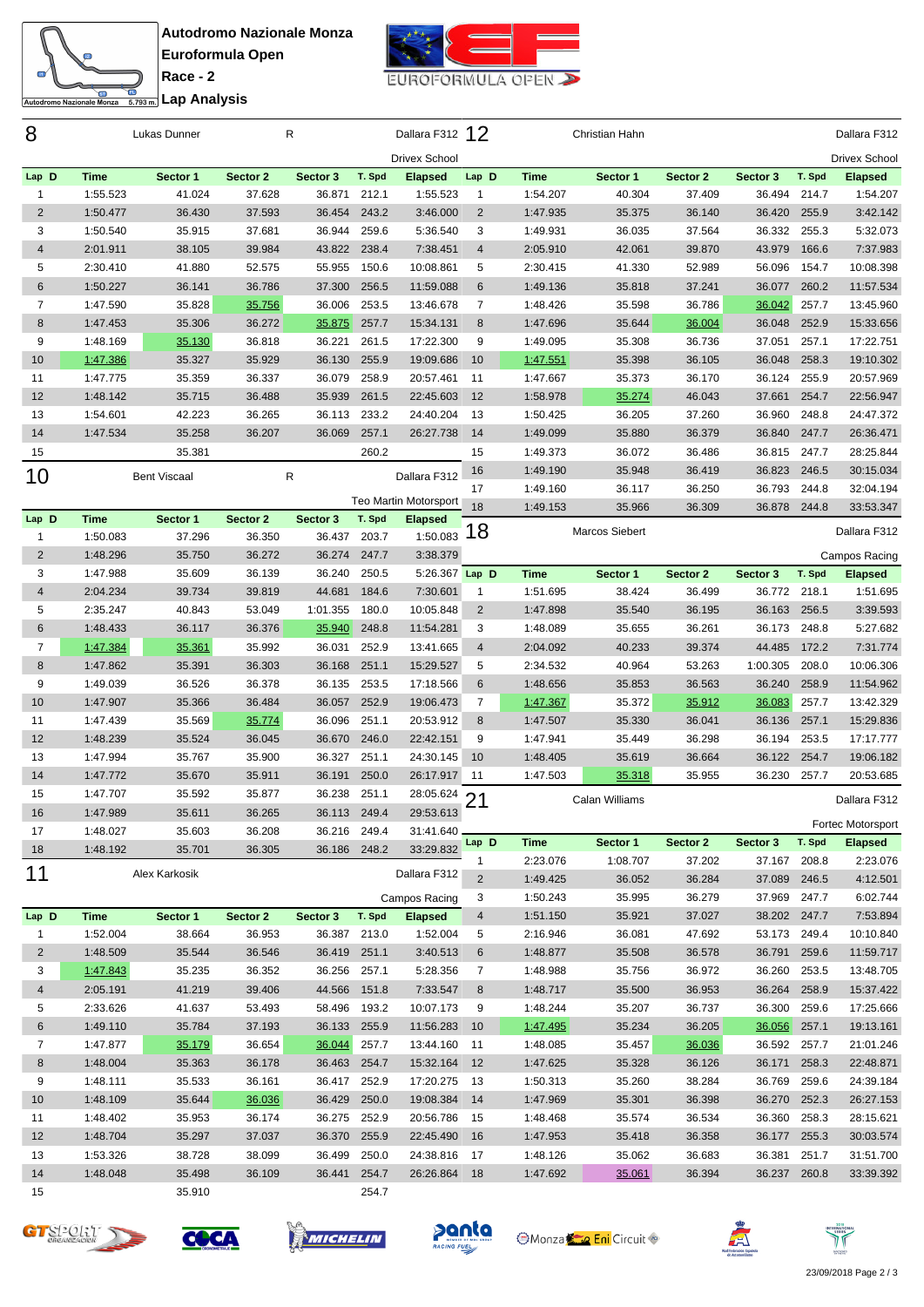



<del>Co</del><br>England Lap Analysis

| 28             |             | Cameron Das |          |          |        | Dallara F312 77   |                |             | Guilherme Samaia |          |          |        | Dallara F312         |
|----------------|-------------|-------------|----------|----------|--------|-------------------|----------------|-------------|------------------|----------|----------|--------|----------------------|
|                |             |             |          |          |        | Carlin Motorsport |                |             |                  |          |          |        | <b>RP Motorsport</b> |
| Lap D          | <b>Time</b> | Sector 1    | Sector 2 | Sector 3 | T. Spd | <b>Elapsed</b>    | Lap D          | <b>Time</b> | Sector 1         | Sector 2 | Sector 3 | T. Spd | <b>Elapsed</b>       |
|                | 1:52.995    | 38.903      | 37.602   | 36.490   | 202.2  | 1:52.995          | -1             | 1:52.538    | 38.691           | 37.385   | 36.462   | 208.4  | 1:52.538             |
| $\overline{2}$ | 1:48.671    | 35.392      | 36.253   | 37.026   | 262.1  | 3:41.666          | 2              | 1:49.037    | 35.552           | 36.157   | 37.328   | 260.8  | 3:41.575             |
| 3              | 1:50.124    | 36.365      | 37.350   | 36.409   | 252.9  | 5:31.790          | 3              | 1:50.332    | 35.684           | 37.712   | 36.936   | 254.1  | 5:31.907             |
| $\overline{4}$ | 2:04.069    | 40.505      | 38.222   | 45.342   | 169.8  | 7:35.859          | $\overline{4}$ | 2:04.935    | 41.120           | 38.419   | 45.396   | 165.3  | 7:36.842             |
| 5              | 2:31.712    | 40.757      | 53.776   | 57.179   | 195.2  | 10:07.571         | 5              | 2:31.251    | 40.738           | 53.598   | 56.915   | 180.6  | 10:08.093            |
| 6              | 1:49.265    | 36.113      | 36.732   | 36.420   | 249.4  | 11:56.836         | 6              | 1:51.490    | 35.907           | 37.795   | 37.788   | 261.5  | 11:59.583            |
| 7              | 1:47.652    | 35.278      | 36.136   | 36.238   | 262.7  | 13:44.488         | 7              | 1:48.033    | 35.600           | 36.304   | 36.129   | 254.7  | 13:47.616            |
| 8              | 1:48.445    | 35.318      | 36.573   | 36.554   | 259.6  | 15:32.933         | 8              | 1:47.551    | 35.285           | 36.119   | 36.147   | 259.6  | 15:35.167            |
| 9              | 1:47.586    | 35.431      | 35.829   | 36.326   | 260.2  | 17:20.519         | 9              | 1:47.922    | 35.216           | 36.046   | 36.660   | 260.2  | 17:23.089            |
| 10             | 1:48.538    | 35.736      | 36.546   | 36.256   | 244.8  | 19:09.057         | 10             | 1:47.824    | 35.339           | 36.295   | 36.190   | 255.9  | 19:10.913            |
| 11             | 1:48.042    | 35.371      | 36.400   | 36.271   | 260.8  | 20:57.099         | 11             | 1:47.843    | 35.335           | 36.241   | 36.267   | 257.1  | 20:58.756            |
| 12             | 1:48.163    | 35.145      | 36.533   | 36.485   | 256.5  | 22:45.262         | 12             | 1:47.912    | 35.264           | 36.462   | 36.186   | 255.9  | 22:46.668            |
| 13             | 1:47.818    | 35.926      | 35.849   | 36.043   | 254.1  | 24:33.080         | 13             | 1:50.999    | 37.313           | 37.424   | 36.262   | 260.2  | 24:37.667            |
| 14             | 1:47.740    | 35.285      | 35.827   | 36.628   | 260.8  | 26:20.820         | 14             | 1:47.701    | 35.311           | 36.145   | 36.245   | 257.7  | 26:25.368            |
| 15             | 1:48.146    | 35.836      | 36.071   | 36.239   | 248.2  | 28:08.966         | 15             | 1:48.523    | 35.173           | 36.746   | 36.604   | 258.9  | 28:13.891            |
| 16             | 1:48.669    | 35.889      | 36.458   | 36.322   | 250.5  | 29:57.635         | 16             | 1:49.184    | 35.495           | 37.579   | 36.110   | 261.5  | 30:03.075            |
| 17             | 1:47.676    | 35.398      | 36.016   | 36.262   | 257.1  | 31:45.311         | 17             | 1:48.013    | 35.402           | 36.371   | 36.240   | 257.7  | 31:51.088            |
| 18             | 1:47.816    | 35.730      | 35.762   | 36.324   | 248.2  | 33:33.127         | 18             | 1:48.054    | 35.199           | 36.027   | 36.828   | 256.5  | 33:39.142            |

| 34             |             | Matheus Iorio |          |          |        | Dallara F312      |
|----------------|-------------|---------------|----------|----------|--------|-------------------|
|                |             |               |          |          |        | Carlin Motorsport |
| Lap D          | <b>Time</b> | Sector 1      | Sector 2 | Sector 3 | T. Spd | <b>Elapsed</b>    |
| 1              | 1:51.154    | 38.101        | 36.385   | 36.668   | 208.8  | 1:51.154          |
| $\overline{2}$ | 1:48.779    | 35.786        | 36.116   | 36.877   | 251.1  | 3:39.933          |
| 3              | 1:48.239    | 35.329        | 36.434   | 36.476   | 257.1  | 5:28.172          |
| $\overline{4}$ | 2:04.547    | 40.743        | 39.353   | 44.451   | 159.5  | 7:32.719          |
| 5              | 2:33.946    | 41.312        | 53.410   | 59.224   | 189.8  | 10:06.665         |
| 6              | 1:48.714    | 35.645        | 36.840   | 36.229   | 262.1  | 11:55.379         |
| 7              | 1:48.510    | 35.950        | 36.385   | 36.175   | 261.5  | 13:43.889         |
| 8              | 1:48.818    | 35.728        | 36.654   | 36.436   | 258.9  | 15:32.707         |
| 9              | 1:48.191    | 35.764        | 36.235   | 36.192   | 260.2  | 17:20.898         |
| 10             | 1:47.755    | 35.398        | 36.293   | 36.064   | 256.5  | 19:08.653         |
| 11             | 1:47.779    | 35.463        | 36.102   | 36.214   | 259.6  | 20:56.432         |
| 12             | 1:48.238    | 35.577        | 36.340   | 36.321   | 251.1  | 22:44.670         |
| 13             | 1:47.485    | 35.443        | 35.913   | 36.129   | 254.7  | 24:32.155         |
| 14             | 1:48.845    | 35.317        | 35.866   | 37.662   | 260.2  | 26:21.000         |
| 15             | 1:48.495    | 35.540        | 36.662   | 36.293   | 254.1  | 28:09.495         |
| 16             | 1:47.775    | 35.297        | 36.079   | 36.399   | 261.5  | 29:57.270         |
| 17             | 1:48.534    | 35.992        | 36.153   | 36.389   | 233.7  | 31:45.804         |
| 18             | 1:47.613    | 35.469        | 35.893   | 36.251   | 255.9  | 33:33.417         |
| 51             |             | Aldo Festante |          | R        |        | Dallara F312      |

|          |          |          |          |        | <b>Teo Martin Motorsport</b> |
|----------|----------|----------|----------|--------|------------------------------|
| Time     | Sector 1 | Sector 2 | Sector 3 | T. Spd | <b>Elapsed</b>               |
| 1:55.769 | 40.223   | 38.074   |          |        | 1:55.769                     |
| 1:49.563 | 36.088   | 36.928   | 36.547   | 252.3  | 3:45.332                     |
|          | 36.389   | 36.539   |          | 252.3  |                              |
|          |          |          |          |        | 37.472 218.1                 |







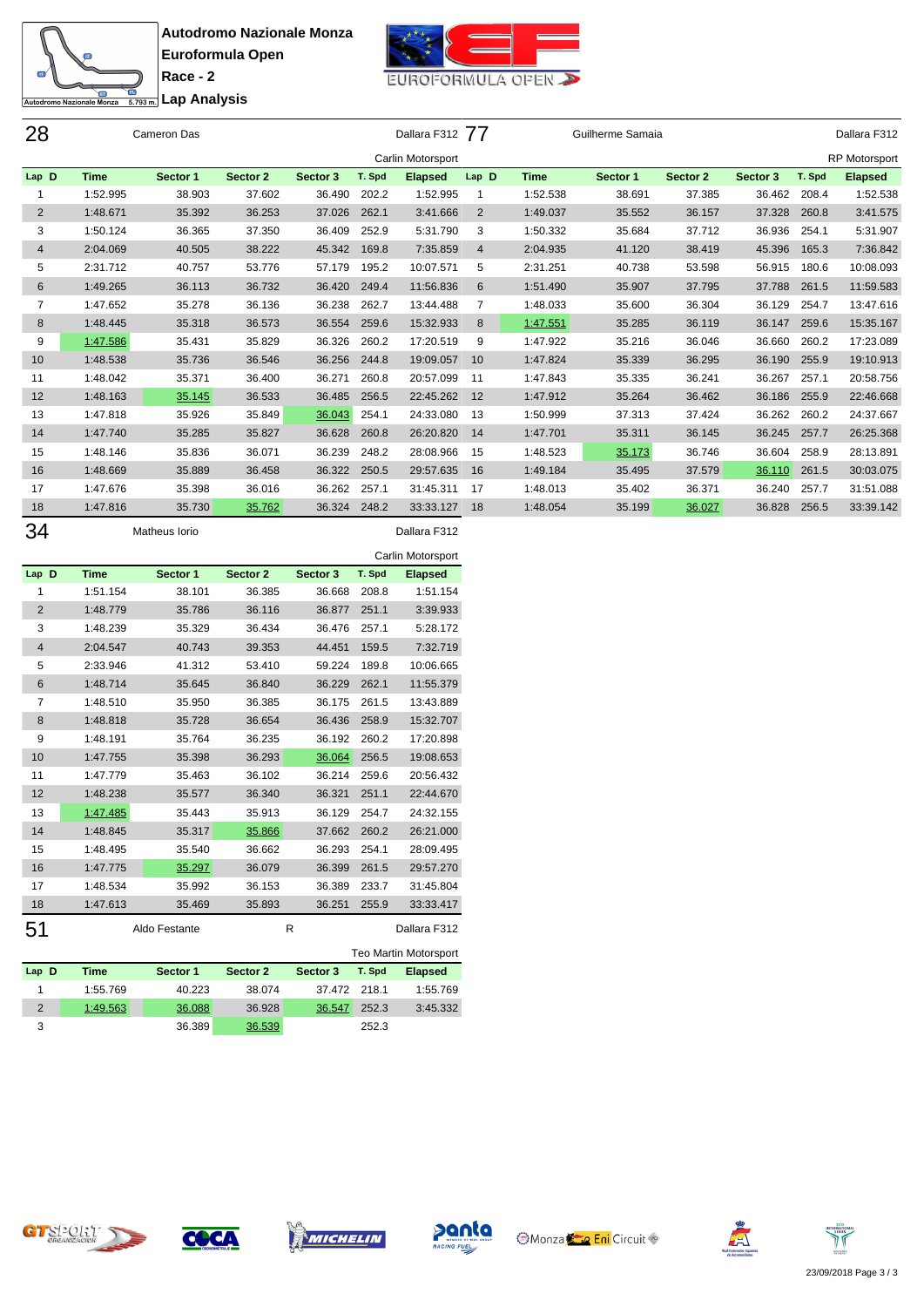



EUROFORMULA OPEN

|                  | Num Lap Time | Gap    | 77               | 1:50.332     | 05.857 | 34             | 1:48.714     | 01.677 |                | Num Lap Time | Gap    | 77             | 1:47.843     | 06.958 |
|------------------|--------------|--------|------------------|--------------|--------|----------------|--------------|--------|----------------|--------------|--------|----------------|--------------|--------|
| Lap 1            |              |        | 12               | 1:49.931     | 06.023 | 3              | 1:48.388     | 02.053 | Lap 9          |              |        | $\mathbf{1}$   | 1:47.534     | 08.051 |
| 4                | 1:49.633     |        | $\bf 8$          | 1:50.540     | 10.490 | 11             | 1:49.110     | 02.581 | 4              | 1:47.869     |        | 21             | 1:48.085     | 09.448 |
| 10               | 1:50.083     | 00.450 | 1                | 1:50.297     | 10.623 | 28             | 1:49.265     | 03.134 | 18             | 1:47.941     | 00.773 | 5              | 1:49.462     | 41.446 |
| 34               | 1:51.154     | 01.521 | $5\phantom{.0}$  | 1:53.936     | 13.578 | 12             | 1:49.136     | 03.832 | 3              | 1:47.706     | 01.153 |                | Num Lap Time | Gap    |
| 18               | 1:51.695     | 02.062 | 21               | 1:50.243     | 36.694 | $\,8\,$        | 1:50.227     | 05.386 | 10             | 1:49.039     | 01.562 | Lap 12         |              |        |
| 11               | 1:52.004     | 02.371 |                  | Num Lap Time | Gap    | 77             | 1:51.490     | 05.881 | 11             | 1:48.111     | 03.271 | $\overline{4}$ | 1:47.317     |        |
| 77               | 1:52.538     | 02.905 | Lap <sub>4</sub> |              |        | $\mathbf{1}$   | 1:50.570     | 05.955 | 28             | 1:47.586     | 03.515 | 10             | 1:48.239     | 03.036 |
| 28               | 1:52.995     | 03.362 | $\overline{4}$   | 2:03.182     |        | 21             | 1:48.877     | 06.015 | 34             | 1:48.191     | 03.894 | 3              | 1:49.322     | 03.431 |
| 3                | 1:53.490     | 03.857 | 10               | 2:04.234     | 01.369 | 5              | 1:56.226     | 12.195 | 8              | 1:48.169     | 05.296 | 34             | 1:48.238     | 05.555 |
| 12               | 1:54.207     | 04.574 | 18               | 2:04.092     | 02.542 |                | Num Lap Time | Gap    | 12             | 1:49.095     | 05.747 | 28             | 1:48.163     | 06.147 |
| 8                | 1:55.523     | 05.890 | 34               | 2:04.547     | 03.487 | Lap 7          |              |        | 77             | 1:47.922     | 06.085 | 11             | 1:48.704     | 06.375 |
| 5                | 1:55.620     | 05.987 | 11               | 2:05.191     | 04.315 | 4              | 1:47.573     |        | $\mathbf{1}$   | 1:48.172     | 08.151 | 8              | 1:48.142     | 06.488 |
| 51               | 1:55.769     | 06.136 | 3                | 2:03.625     | 05.428 | 10             | 1:47.384     | 00.390 | 21             | 1:48.244     | 08.662 | 77             | 1:47.912     | 07.553 |
| $\mathbf{1}$     | 1:56.087     | 06.454 | 28               | 2:04.069     | 06.627 | 18             | 1:47.367     | 01.054 | 5              | 1:49.134     | 37.661 | $\mathbf{1}$   | 1:47.432     | 08.166 |
| 21               | 2:23.076     | 33.443 | 77               | 2:04.935     | 07.610 | 3              | 1:47.444     | 01.924 |                | Num Lap Time | Gap    | 21             | 1:47.625     | 09.756 |
|                  | Num Lap Time | Gap    | 12               | 2:05.910     | 08.751 | 34             | 1:48.510     | 02.614 | Lap $10$       |              |        | 12             | 1:58.978     | 17.832 |
| Lap <sub>2</sub> |              |        | 8                | 2:01.911     | 09.219 | 11             | 1:47.877     | 02.885 | $\overline{4}$ | 1:47.494     |        | 5              | 1:49.807     | 43.936 |
| 4                | 1:48.318     |        | $\mathbf{1}$     | 2:02.750     | 10.191 | 28             | 1:47.652     | 03.213 | 3              | 1:47.592     | 01.251 |                | Num Lap Time | Gap    |
| 10               | 1:48.296     | 00.428 | 5                | 2:02.816     | 13.212 | 12             | 1:48.426     | 04.685 | 18             | 1:48.405     | 01.684 | <b>Lap 13</b>  |              |        |
| 18               | 1:47.898     | 01.642 | 21               | 1:51.150     | 24.662 | 8              | 1:47.590     | 05.403 | 10             | 1:47.907     | 01.975 | $\overline{4}$ | 1:47.320     |        |
| 34               | 1:48.779     | 01.982 |                  | Num Lap Time | Gap    | 77             | 1:48.033     | 06.341 | 11             | 1:48.109     | 03.886 | 10             | 1:47.994     | 03.710 |
| 11               | 1:48.509     | 02.562 | Lap $5$          |              |        | 21             | 1:48.988     | 07.430 | 34             | 1:47.755     | 04.155 | 3              | 1:48.653     | 04.764 |
| 77               | 1:49.037     | 03.624 | 4                | 2:36.157     |        | $\mathbf{1}$   | 1:49.397     | 07.779 | 28             | 1:48.538     | 04.559 | 34             | 1:47.485     | 05.720 |
| 28               | 1:48.671     | 03.715 | 10               | 2:35.247     | 00.459 | 5              | 2:10.363     | 34.985 | 8              | 1:47.386     | 05.188 | 28             | 1:47.818     | 06.645 |
| 3                | 1:48.432     | 03.971 | 18               | 2:34.532     | 00.917 |                | Num Lap Time | Gap    | 12             | 1:47.551     | 05.804 | $\mathbf{1}$   | 1:49.595     | 10.441 |
| 12               | 1:47.935     | 04.191 | 34               | 2:33.946     | 01.276 | Lap 8          |              |        | 77             | 1:47.824     | 06.415 | 77             | 1:50.999     | 11.232 |
| 51               | 1:49.563     | 07.381 | 11               | 2:33.626     | 01.784 | $\overline{4}$ | 1:47.860     |        | $\mathbf{1}$   | 1:47.160     | 07.817 | 11             | 1:53.326     | 12.381 |
| 5                | 1:50.072     | 07.741 | 3                | 2:32.707     | 01.978 | 10             | 1:47.862     | 00.392 | 21             | 1:47.495     | 08.663 | 21             | 1:50.313     | 12.749 |
| 8                | 1:50.477     | 08.049 | 28               | 2:31.712     | 02.182 | 18             | 1:47.507     | 00.701 | $\sqrt{5}$     | 1:49.117     | 39.284 | 8              | 1:54.601     | 13.769 |
| 1                | 1:50.289     | 08.425 | 77               | 2:31.251     | 02.704 | 3              | 1:47.252     | 01.316 |                | Num Lap Time | Gap    | 12             | 1:50.425     | 20.937 |
| 21               | 1:49.425     | 34.550 | 12               | 2:30.415     | 03.009 | 11             | 1:48.004     | 03.029 | Lap $11$       |              |        | 5              | 1:50.422     | 47.038 |
|                  | Num Lap Time | Gap    | 8                | 2:30.410     | 03.472 | 34             | 1:48.818     | 03.572 | 4              | 1:47.300     |        |                | Num Lap Time | Gap    |
| Lap 3            |              |        | $\mathbf{1}$     | 2:29.664     | 03.698 | 28             | 1:48.445     | 03.798 | 3              | 1:47.475     | 01.426 | Lap $14$       |              |        |
| 4                | 1:48.099     |        | 5                | 2:27.227     | 04.282 | 12             | 1:47.696     | 04.521 | 18             | 1:47.503     | 01.887 | 4              | 1:47.396     |        |
| 10               | 1:47.988     | 00.317 | 21               | 2:16.946     | 05.451 | 8              | 1:47.453     | 04.996 | 10             | 1:47.439     | 02.114 | 10             | 1:47.772     | 04.086 |
| 18               | 1:48.089     | 01.632 |                  | Num Lap Time | Gap    | 77             | 1:47.551     | 06.032 | 34             | 1:47.779     | 04.634 | 28             | 1:47.740     | 06.989 |
| 34               | 1:48.239     | 02.122 | Lap 6            |              |        | $\mathbf{1}$   | 1:47.929     | 07.848 | 11             | 1:48.402     | 04.988 | 34             | 1:48.845     | 07.169 |
|                  |              |        |                  |              |        |                |              |        |                |              |        |                |              |        |
| 11               | 1:47.843     | 02.306 | 4                | 1:48.313     |        | 21             | 1:48.717     | 08.287 | 28             | 1:48.042     | 05.301 | 3              | 1:50.291     | 07.659 |
| 3                | 1:49.113     | 04.985 | 10               | 1:48.433     | 00.579 | 5              | 1:49.271     | 36.396 | 8              | 1:47.775     | 05.663 | $\mathbf{1}$   | 1:47.866     | 10.911 |









**Monza Eni** Circuit



ז ו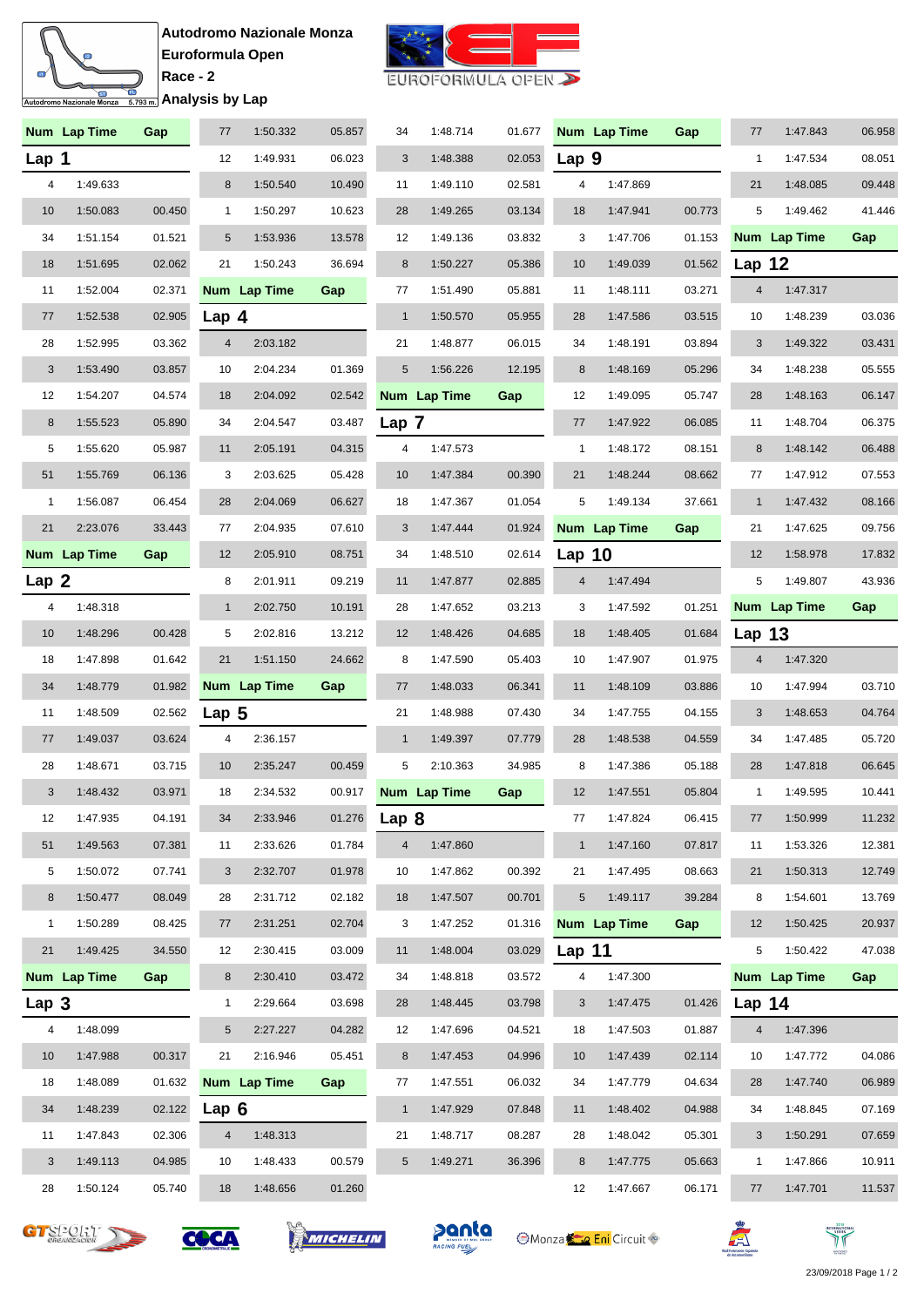

**Autodromo Nazionale Monza Euroformula Open Race - 2 <u><b>Analysis by Lap**</u>



| 11                      | 1:48.048        | 13.033 |                         | Num Lap Time | Gap    |
|-------------------------|-----------------|--------|-------------------------|--------------|--------|
| 21                      | 1:47.969        | 13.322 | Lap 18                  |              |        |
| 8                       | 1:47.534        | 13.907 | $\overline{\mathbf{4}}$ | 1:48.029     |        |
| 12                      | 1:49.099        | 22.640 | 10                      | 1:48.192     | 05.686 |
| 5                       | 1:49.441        | 49.083 | 28                      | 1:47.816     | 08.981 |
| <b>Num</b>              | <b>Lap Time</b> | Gap    | 34                      | 1:47.613     | 09.271 |
| Lap $15$                |                 |        | 1                       | 1:47.963     | 13.616 |
| $\overline{4}$          | 1:47.256        |        | 3                       | 1:47.973     | 14.443 |
| 10                      | 1:47.707        | 04.537 | 77                      | 1:48.054     | 14.996 |
| 28                      | 1:48.146        | 07.879 | 21                      | 1:47.692     | 15.246 |
| 34                      | 1:48.495        | 08.408 | 12                      | 1:49.153     | 29.201 |
| 3                       | 1:51.638        | 12.041 | 5                       | 1:49.106     | 55.657 |
| 1                       | 1:48.934        | 12.589 |                         |              |        |
| 77                      | 1:48.523        | 12.804 |                         |              |        |
| 21                      | 1:48.468        | 14.534 |                         |              |        |
| 12                      | 1:49.373        | 24.757 |                         |              |        |
| 5                       | 1:49.329        | 51.156 |                         |              |        |
| <b>Num</b>              | <b>Lap Time</b> | Gap    |                         |              |        |
| Lap 16                  |                 |        |                         |              |        |
| $\overline{\mathbf{4}}$ | 1:47.572        |        |                         |              |        |
| 10                      | 1:47.989        | 04.954 |                         |              |        |
| 34                      | 1:47.775        | 08.611 |                         |              |        |
| 28                      | 1:48.669        | 08.976 |                         |              |        |
| 3                       | 1:48.548        | 13.017 |                         |              |        |
| 1                       | 1:48.452        | 13.469 |                         |              |        |
| 77                      | 1:49.184        | 14.416 |                         |              |        |
| 21                      | 1:47.953        | 14.915 |                         |              |        |
| 12                      | 1:49.190        | 26.375 |                         |              |        |
| 5                       | 1:49.198        | 52.782 |                         |              |        |
| <b>Num</b>              | <b>Lap Time</b> | Gap    |                         |              |        |
| Lap                     | 17              |        |                         |              |        |
| 4                       | 1:47.458        |        |                         |              |        |
| 10                      | 1:48.027        | 05.523 |                         |              |        |
| 28                      | 1:47.676        | 09.194 |                         |              |        |
| 34                      | 1:48.534        | 09.687 |                         |              |        |
| 1                       | 1:47.671        | 13.682 |                         |              |        |
| 3                       | 1:48.940        | 14.499 |                         |              |        |
| 77                      | 1:48.013        | 14.971 |                         |              |        |
| 21                      | 1:48.126        | 15.583 |                         |              |        |
| 12                      | 1:49.160        | 28.077 |                         |              |        |
| 5                       | 1:49.256        | 54.580 |                         |              |        |











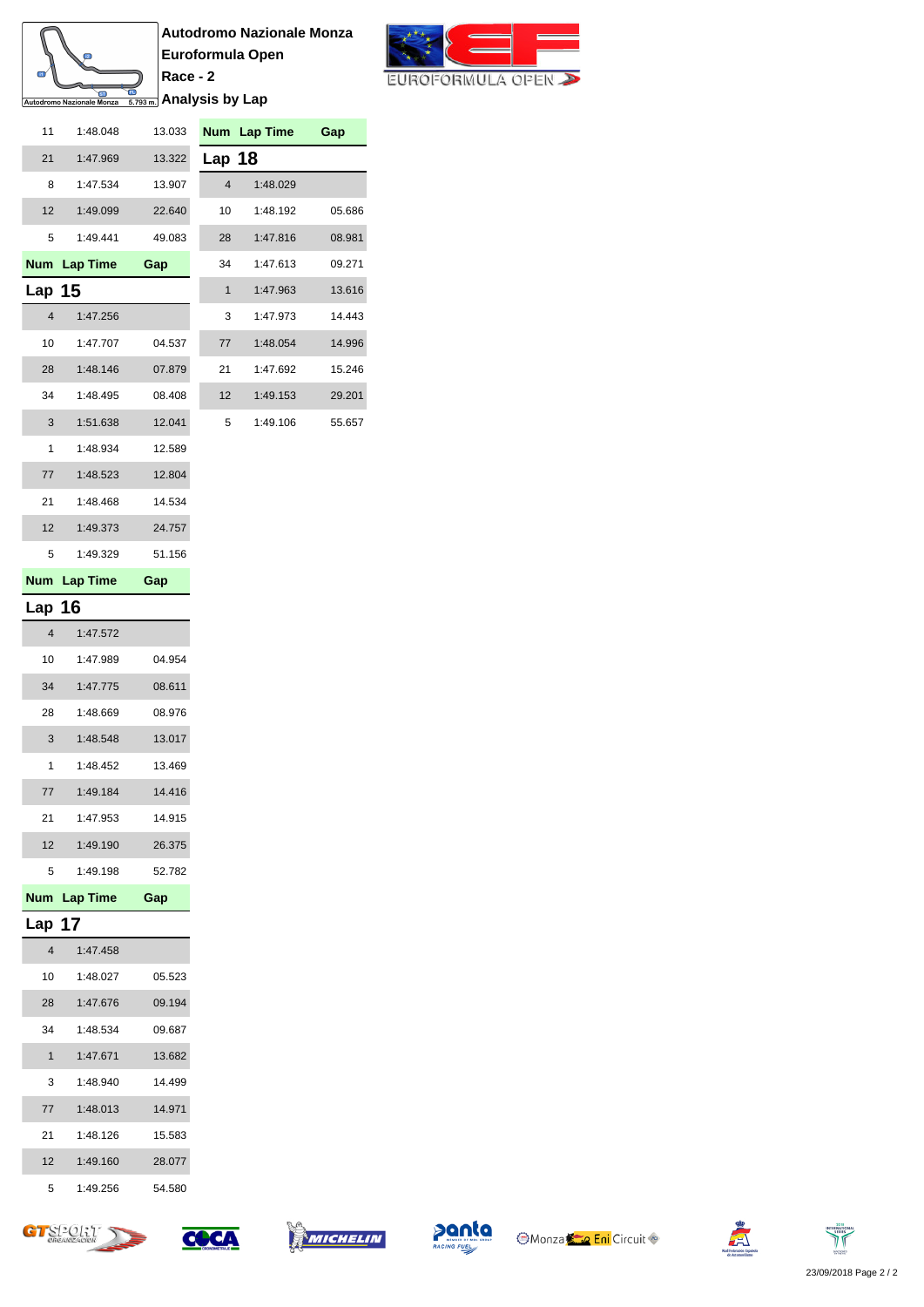



|                   | Sector - 1     |                       |        |                | Sector - 2            |        |           | Sector - 3          |             | <b>Ideal Lap vs Best Lap</b> |                 |                       |  |                         |       |  |  |
|-------------------|----------------|-----------------------|--------|----------------|-----------------------|--------|-----------|---------------------|-------------|------------------------------|-----------------|-----------------------|--|-------------------------|-------|--|--|
| <u>Clas</u>       | N <sub>o</sub> | <b>Driver</b>         | Time   | N <sub>o</sub> | <b>Driver</b>         | Time   | <b>No</b> | <b>Driver</b>       | <u>Time</u> | <u>Clas</u>                  | <b>No</b>       | <b>Driver</b>         |  | Ideal Lap Best Lap Clas |       |  |  |
|                   | 21             | Calan Williams        | 35.061 | 4              | Felipe Drugovich      | 35.593 |           | Kaylen Frederick    | 35.812      |                              | 8               | Lukas Dunner          |  | 1:46.761 1:47.386       | -6    |  |  |
| $\overline{2}$    | 3              | Leonardo Lorandi      | 35.104 | 8              | Lukas Dunner          | 35.756 | 8         | Lukas Dunner        | 35.875      | $\mathbf{2}$                 | 28              | Cameron Das           |  | 1:46.950 1:47.586       | - 11  |  |  |
| 3                 | 8              | Lukas Dunner          | 35.130 | 28             | Cameron Das           | 35.762 | 10        | <b>Bent Viscaal</b> | 35.940      | 3                            |                 | Kaylen Frederick      |  | 1:46.977 1:47.160       |       |  |  |
| $\overline{4}$    | 28             | Cameron Das           | 35.145 | 10             | <b>Bent Viscaal</b>   | 35.774 | 4         | Felipe Drugovich    | 35.952      | 4                            | 3               | Leonardo Lorandi      |  | 1:47.009 1:47.252 2     |       |  |  |
| 5.                | 77             | Guilherme Samaia      | 35.173 |                | Kaylen Frederick      | 35.863 | 3         | Leonardo Lorandi    | 35.963      | 5                            | 4               | Felipe Drugovich      |  | 1:47.030 1:47.256       | -3    |  |  |
| 6                 | 11             | Alex Karkosik         | 35.179 | 34             | Matheus Iorio         | 35.866 | $12 \,$   | Christian Hahn      | 36.042      | 6                            | 10 <sup>1</sup> | <b>Bent Viscaal</b>   |  | 1:47.075 1:47.384       | -5    |  |  |
|                   | 12             | Christian Hahn        | 35.274 | 18             | <b>Marcos Siebert</b> | 35.912 | 28        | Cameron Das         | 36.043      |                              | 21              | Calan Williams        |  | 1:47.153 1:47.495       | -8    |  |  |
| 8                 | 34             | Matheus Iorio         | 35.297 | 3              | Leonardo Lorandi      | 35.942 | 11        | Alex Karkosik       | 36.044      | 8                            | 34              | Matheus Iorio         |  | 1:47.227 1:47.485       | -7    |  |  |
| 9                 |                | Kaylen Frederick      | 35.302 | 12             | Christian Hahn        | 36.004 | -21       | Calan Williams      | 36.056      | 9                            | 11              | Alex Karkosik         |  | 1:47.259 1:47.843       | 12    |  |  |
| 10 <sup>°</sup>   | 18             | <b>Marcos Siebert</b> | 35.318 | 77             | Guilherme Samaia      | 36.027 | 34        | Matheus Iorio       | 36.064      | 10                           | 77              | Guilherme Samaia      |  | 1:47.310 1:47.551       | 9     |  |  |
| 11                | 10             | <b>Bent Viscaal</b>   | 35.361 | 21             | Calan Williams        | 36.036 | 18        | Marcos Siebert      | 36.083      | 11                           | 18              | <b>Marcos Siebert</b> |  | 1:47.313 1:47.367       | 4     |  |  |
| $12 \overline{ }$ | 4              | Felipe Drugovich      | 35.485 | 11             | Alex Karkosik         | 36.036 | 77        | Guilherme Samaia    | 36.110      | $12 \,$                      | 12 <sup>1</sup> | <b>Christian Hahn</b> |  | 1:47.320 1:47.551       | $-10$ |  |  |
| 13                | 5              | Dev Gore              | 35.841 | 5.             | Dev Gore              | 36.377 | 5.        | Dev Gore            | 36.493      | 13                           | 5.              | Dev Gore              |  | 1:48.711 1:49.106       | -13   |  |  |
| 14                | 51             | Aldo Festante         | 36.088 | 51             | Aldo Festante         | 36.539 | -51       | Aldo Festante       | 36.547      | 14                           | 51              | Aldo Festante         |  | 1:49.174 1:49.563       | -14   |  |  |













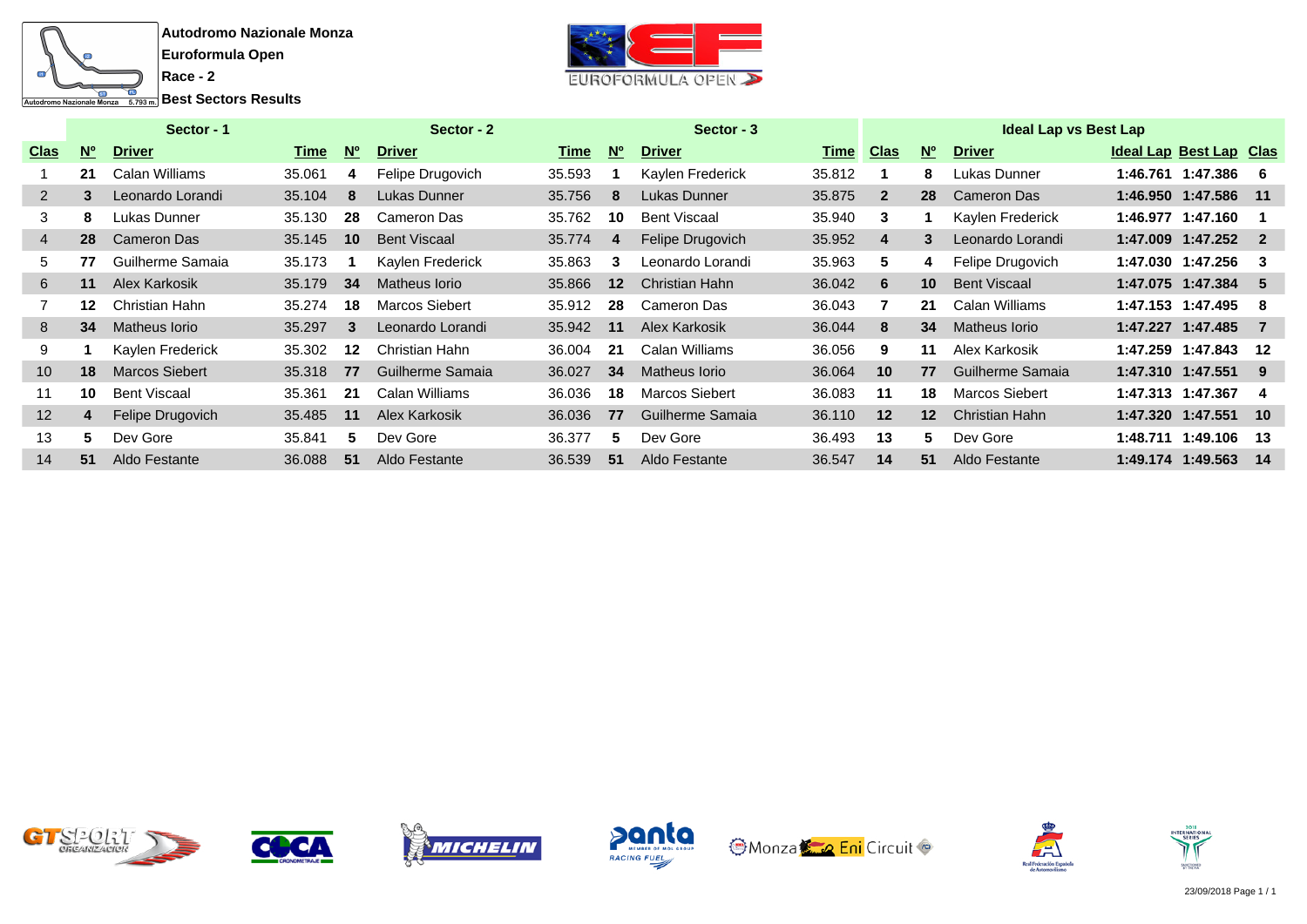

| 5201:7<br><b>ORGANIZACION</b> |  |
|-------------------------------|--|
|-------------------------------|--|











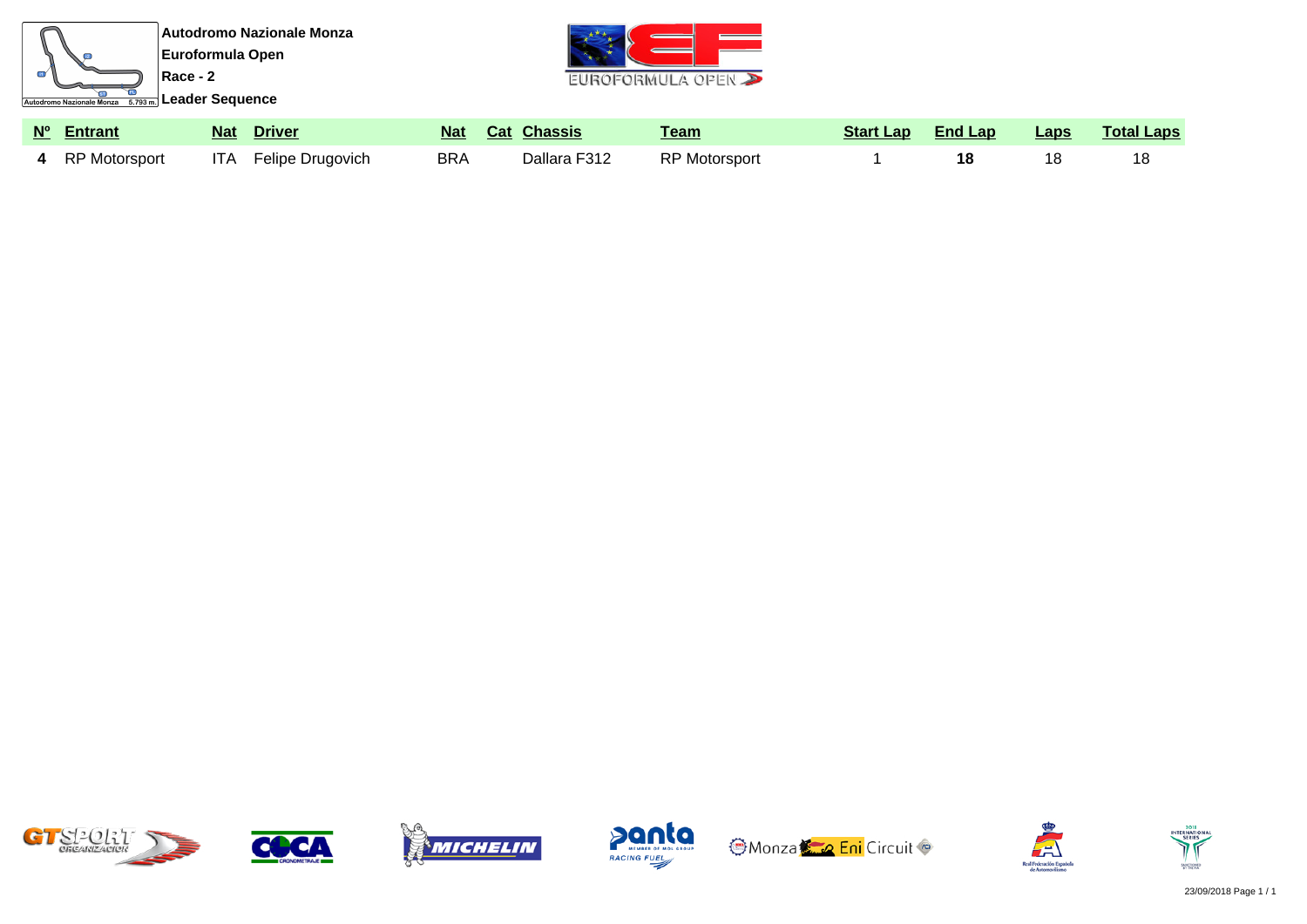

EUROFORMULA OPEN

|                 |                 |                          |            |                           |            |            |     |                |                              | <b>Best 1</b> |                |             | <b>Best 2</b>    |             | <b>Best 3</b>   |             | Best 4        |             | <b>Best 5</b> |  |
|-----------------|-----------------|--------------------------|------------|---------------------------|------------|------------|-----|----------------|------------------------------|---------------|----------------|-------------|------------------|-------------|-----------------|-------------|---------------|-------------|---------------|--|
| <u>Cls</u>      | $N^{\circ}$     | <b>Entrant</b>           | <b>Nat</b> | <b>Driver</b>             | <b>Nat</b> | <b>Cat</b> | Cls | <b>Chassis</b> | <u>Team</u>                  | <u>Time</u>   | <u>Lap</u>     | <u>Time</u> | Lap              | <b>Time</b> | Lap             | <u>Time</u> | Lap           | <b>Time</b> | <b>Lap</b>    |  |
|                 |                 | <b>RP Motorsport</b>     | ITA.       | Kaylen Frederick          | <b>USA</b> | R          |     | Dallara F312   | <b>RP Motorsport</b>         | 1:47.160      | 10             | 1:47.432    | 12               | 1:47.534    | 11              | 1:47.671    | 17            | 1:47.866 14 |               |  |
| $2^{\circ}$     | 3               | <b>RP Motorsport</b>     | ITA.       | Leonardo Lorandi          | <b>ITA</b> | R          | 2   | Dallara F312   | <b>RP Motorsport</b>         | 1:47.252      | -8             | 1:47.444    |                  | 1:47.475    | $-11$           | 1:47.592    | 10            | 1:47.706 9  |               |  |
| 3               | 4               | <b>RP Motorsport</b>     | ITA I      | Felipe Drugovich          | <b>BRA</b> |            |     | Dallara F312   | <b>RP Motorsport</b>         | 1:47.256      | 15             | 1:47.300    | 11               | 1:47.317    | 12              | 1:47.320    | 13            | 1:47.396 14 |               |  |
|                 | 18              | Campos Racing            | ESP.       | <b>Marcos Siebert</b>     | ARG        |            |     | Dallara F312   | Campos Racing                | 1:47.367      |                | 1:47.503    | 11               | 1:47.507    | -8              | 1:47.898    | 2             | 1:47.941 9  |               |  |
| 5.              | 10              | <b>RACE</b>              | ESP.       | Bent Viscaal              | <b>NLD</b> | R          | 3   | Dallara F312   | <b>Teo Martin Motorsport</b> | 1:47.384      |                | 1:47.439    | 11               | 1:47.707    | 15              | 1:47.772    | 14            | 1:47.862 8  |               |  |
| 6               | 8               | Drivex School            |            | <b>ESP</b> Lukas Dunner   | <b>AUT</b> | R.         | 4   | Dallara F312   | Drivex School                | 1:47.386      | 10             | 1:47.453    | -8               | 1:47.534    | -14             | 1:47.590    |               | 1:47.775 11 |               |  |
|                 | 34              | Carlin Motorsport        |            | <b>GBR</b> Matheus lorio  | <b>BRA</b> |            |     | Dallara F312   | Carlin Motorsport            | 1:47.485      | 13             | 1:47.613    | 18               | 1:47.755    | 10              | 1:47.775    | 16            | 1:47.779 11 |               |  |
| 8.              | 21              | <b>Fortec Motorsport</b> |            | <b>GBR</b> Calan Williams | AUS        |            |     | Dallara F312   | Fortec Motorsport            | 1:47.495      | 10             | 1:47.625    | 12 <sup>12</sup> | 1:47.692    | 18              | 1:47.953    | 16            | 1:47.969 14 |               |  |
| 9.              | 12 <sup>°</sup> | Drivex School            | ESP.       | Christian Hahn            | <b>BRA</b> |            |     | Dallara F312   | Drivex School                | 1:47.551      | 10             | 1:47.667    | 11               | 1:47.696    | -8              | 1:47.935    | $\mathcal{P}$ | 1:48.426 7  |               |  |
| 10 <sup>°</sup> | 77              | <b>RP Motorsport</b>     | ITA.       | Guilherme Samaia          | <b>BRA</b> |            |     | Dallara F312   | <b>RP Motorsport</b>         | 1:47.551      | -8             | 1:47.701    | 14               | 1:47.824    | 10 <sup>1</sup> | 1:47.843    | 11            | 1:47.912 12 |               |  |
| 11              | 28              | Carlin Motorsport        |            | <b>GBR</b> Cameron Das    | <b>USA</b> |            |     | Dallara F312   | Carlin Motorsport            | 1:47.586      | -9             | 1:47.652    |                  | 1:47.676    | 17              | 1:47.740    | 14            | 1:47.816 18 |               |  |
| 12 <sup>2</sup> | 11              | Campos Racing            | <b>ESP</b> | Alex Karkosik             | <b>POL</b> |            |     | Dallara F312   | Campos Racing                | 1:47.843      | -3             | 1:47.877    | $\overline{7}$   | 1:48.004    | -8              | 1:48.048    | 14            | 1:48.109 10 |               |  |
| 13              | $\mathbf b$     | Carlin Motorsport        |            | <b>GBR</b> Dev Gore       | <b>USA</b> | R          | 5   | Dallara F312   | Carlin Motorsport            | 1:49.106      | 18             | 1:49.117    | 10               | 1:49.134    | 9               | 1:49.198    | 16            | 1:49.256 17 |               |  |
| 14              | 51              | <b>RACE</b>              | ESP        | Aldo Festante             | <b>ITA</b> | R          | 6   | Dallara F312   | <b>Teo Martin Motorsport</b> | 1:49.563      | $\overline{2}$ | 1:55.769    |                  |             |                 |             |               |             |               |  |













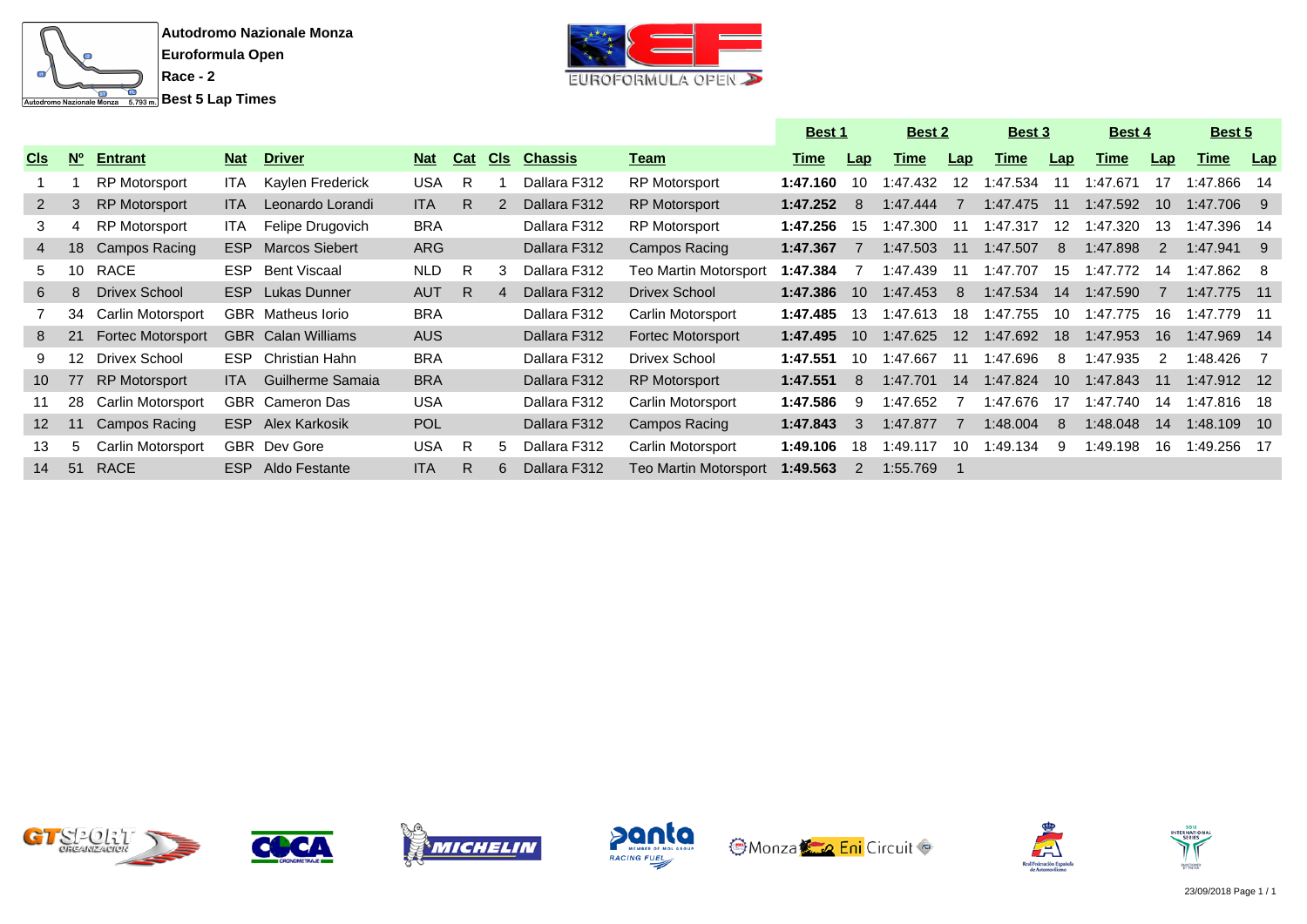



|                 |                 |                      |            |                             |            |     |             |                |                       | <u> Top 1</u> |     | <u> Top 2</u> |     | <u>Top 3</u> |     | <u> Top 4</u> |     |             | <u>Top 5</u>      |            |
|-----------------|-----------------|----------------------|------------|-----------------------------|------------|-----|-------------|----------------|-----------------------|---------------|-----|---------------|-----|--------------|-----|---------------|-----|-------------|-------------------|------------|
| <b>CIS</b>      | $N^{\circ}$     | <b>Entrant</b>       | <b>Nat</b> | <b>Driver</b>               | <b>Nat</b> | Cat | CIs         | <b>Chassis</b> | <u>Team</u>           | <u>Km/h</u>   | Lap | Km/h          | Lap | <u>Km/h</u>  | Lap | <u>Km/h</u>   | Lap | <u>Km/h</u> | $\mathsf{Lap}$    | <u>Avq</u> |
|                 | 28              | Carlin Motorsport    |            | GBR Cameron Das             | <b>USA</b> |     |             | Dallara F312   | Carlin Motorsport     | 262.7         |     | 262.1         |     | 260.8        | 11  | 260.8         | 14  | 260.2       | 9                 | 261.3      |
| 2 <sup>1</sup>  | 34              | Carlin Motorsport    |            | <b>GBR</b> Matheus lorio    | <b>BRA</b> |     |             | Dallara F312   | Carlin Motorsport     | 262.1         | 6   | 261.5         |     | 261.5        | 16  | 260.2         | 9   | 260.2       | 14                | 261.1      |
| 3               | 8               | Drivex School        |            | <b>ESP</b> Lukas Dunner     | <b>AUT</b> | R   |             | Dallara F312   | Drivex School         | 261.5         | я   | 261.5         | 12  | 260.2        | 15  | 259.6         | 3   | 258.9       | 11                | 260.3      |
| 4               | 77              | <b>RP</b> Motorsport |            | <b>ITA</b> Guilherme Samaia | <b>BRA</b> |     |             | Dallara F312   | <b>RP Motorsport</b>  | 261.5         | 6   | 261.5         | 16  | 260.8        | 2   | 260.2         | 9   | 260.2       | 13                | 260.8      |
| 5.              |                 | <b>RP Motorsport</b> |            | ITA Kaylen Frederick        | <b>USA</b> | R   |             | Dallara F312   | <b>RP Motorsport</b>  | 260.8         | 13  | 258.3         | 11  | 258.3        | 17  | 257.7         | 9   | 257.7       | $12 \overline{ }$ | 258.6      |
| 6               | 3               | <b>RP Motorsport</b> |            | <b>ITA</b> Leonardo Lorandi | <b>ITA</b> | R.  |             | Dallara F312   | <b>RP Motorsport</b>  | 260.8         |     | 260.2         | 2   | 260.2        | 13  | 257.7         | 9   | 257.1       | 8                 | 259.2      |
|                 | 5.              | Carlin Motorsport    |            | <b>GBR</b> Dev Gore         | <b>USA</b> | R   |             | Dallara F312   | Carlin Motorsport     | 260.8         | 3   | 251.1         |     | 248.8        | 8   | 248.8         | 9   | 248.8       | 10                | 251.7      |
| 8               | 21              | Fortec Motorsport    |            | <b>GBR</b> Calan Williams   | <b>AUS</b> |     |             | Dallara F312   | Fortec Motorsport     | 260.8         | 18  | 259.6         | 6   | 259.6        | 9   | 259.6         | 13  | 258.9       | 8                 | 259.7      |
| 9.              | 12              | Drivex School        |            | <b>ESP</b> Christian Hahn   | <b>BRA</b> |     |             | Dallara F312   | <b>Drivex School</b>  | 260.2         | 6   | 258.3         | 10  | 257.7        |     | 257.1         | 9   | 255.9       | 2                 | 257.8      |
| 10 <sup>°</sup> | 18              | Campos Racing        |            | <b>ESP</b> Marcos Siebert   | <b>ARG</b> |     |             | Dallara F312   | Campos Racing         | 258.9         | 6   | 257.7         |     | 257.7        | 11  | 257.1         | 8   | 256.5       | 2                 | 257.6      |
| 11              | 11              | Campos Racing        |            | <b>ESP</b> Alex Karkosik    | <b>POL</b> |     |             | Dallara F312   | Campos Racing         | 257.7         |     | 257.1         | 3   | 255.9        | 6   | 255.9         | 12  | 254.7       | 8                 | 256.2      |
| 12 <sup>2</sup> | 10 <sup>°</sup> | <b>RACE</b>          |            | <b>ESP</b> Bent Viscaal     | NLD        | R   | $5^{\circ}$ | Dallara F312   | Teo Martin Motorsport | 253.5         | 9   | 252.9         |     | 252.9        | 10  | 251.1         | 8   | 251.1       | 11                | 252.3      |
| 13              | 51              | RACE                 |            | <b>ESP</b> Aldo Festante    | <b>ITA</b> | R   |             | Dallara F312   | Teo Martin Motorsport | 252.3         |     | 252.3         | 3   | 218.1        |     |               |     |             |                   | 240.9      |
| 14              | 4               | <b>RP Motorsport</b> |            | ITA Felipe Drugovich        | <b>BRA</b> |     |             | Dallara F312   | <b>RP Motorsport</b>  | 250.0         | 9   | 249.4         | 10  | 248.8        |     | 248.8         | 11  | 248.8       | 12                | 249.1      |











![](_page_12_Picture_10.jpeg)

![](_page_12_Picture_11.jpeg)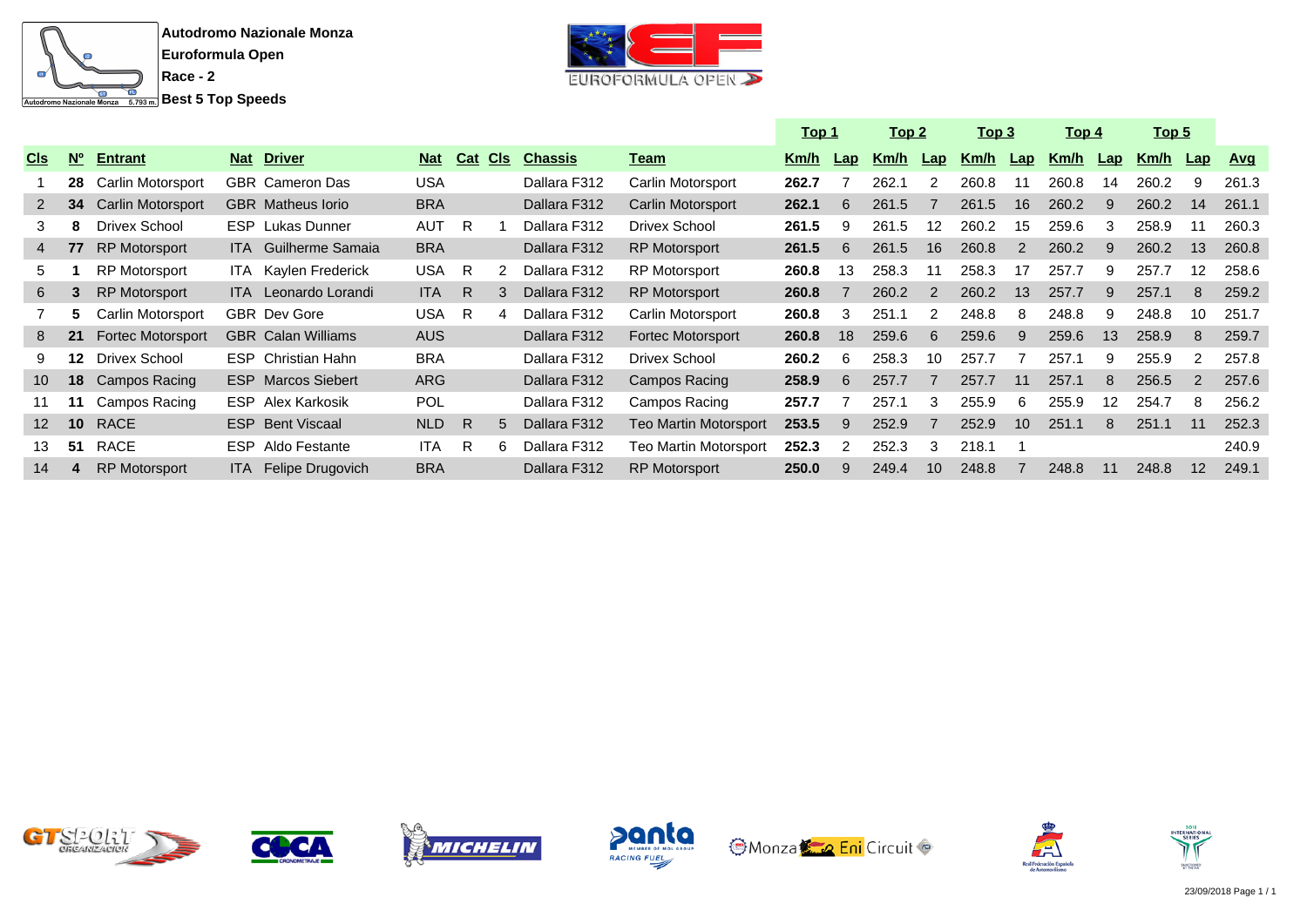![](_page_13_Figure_0.jpeg)

**Fastest Laps Sequence** 

![](_page_13_Picture_3.jpeg)

| Lap            | <b>Time of Day</b> | <b>Session Time</b> | $N^{\circ}$ | <b>Entrant</b>       |       | <b>Nat Driver</b>         | <b>Nat</b> | Cat | <b>Chassis</b> | <u>Team</u>                  | <u>Time</u> | Km/h  |
|----------------|--------------------|---------------------|-------------|----------------------|-------|---------------------------|------------|-----|----------------|------------------------------|-------------|-------|
| $\overline{2}$ | 13:17:16.905       | 3:37.905            | 4           | <b>RP Motorsport</b> | ITA I | Felipe Drugovich          | <b>BRA</b> |     | Dallara F312   | <b>RP Motorsport</b>         | 1:48.318    | 192.5 |
|                | 13:17:17.333       | 3:38.333            | 10          | RACE                 | ESP.  | <b>Bent Viscaal</b>       | <b>NLD</b> | R   | Dallara F312   | <b>Teo Martin Motorsport</b> | 1:48.296    | 192.5 |
| $\overline{2}$ | 13:17:18.547       | 3:39.547            | 18          | Campos Racing        | ESP.  | <b>Marcos Siebert</b>     | <b>ARG</b> |     | Dallara F312   | <b>Campos Racing</b>         | 1:47.898    | 193.2 |
| 3              | 13:19:07.310       | 5:28.310            | 11          | Campos Racing        | ESP.  | Alex Karkosik             | <b>POL</b> |     | Dallara F312   | Campos Racing                | 1:47.843    | 193.3 |
|                | 13:27:20.229       | 13:41.229           | 4           | RP Motorsport        | ITA I | Felipe Drugovich          | <b>BRA</b> |     | Dallara F312   | <b>RP Motorsport</b>         | 1:47.573    | 193.8 |
|                | 13:27:20.619       | 13:41.619           | 10          | RACE                 |       | <b>ESP</b> Bent Viscaal   | <b>NLD</b> | R   | Dallara F312   | <b>Teo Martin Motorsport</b> | 1:47.384    | 194.2 |
|                | 13:27:21.283       | 13:42.283           | 18          | Campos Racing        |       | <b>ESP</b> Marcos Siebert | <b>ARG</b> |     | Dallara F312   | Campos Racing                | 1:47.367    | 194.2 |
| 8              | 13:29:09.405       | 15:30.405           | 3           | <b>RP Motorsport</b> | ITA.  | Leonardo Lorandi          | ITA        | R   | Dallara F312   | <b>RP Motorsport</b>         | 1:47.252    | 194.4 |
| 10             | 13:32:51.269       | 19:12.269           |             | <b>RP Motorsport</b> |       | ITA Kaylen Frederick      | <b>USA</b> | R   | Dallara F312   | <b>RP Motorsport</b>         | 1:47.160    | 194.6 |

![](_page_13_Picture_5.jpeg)

![](_page_13_Picture_6.jpeg)

![](_page_13_Picture_7.jpeg)

![](_page_13_Picture_8.jpeg)

![](_page_13_Picture_9.jpeg)

![](_page_13_Picture_10.jpeg)

![](_page_13_Picture_11.jpeg)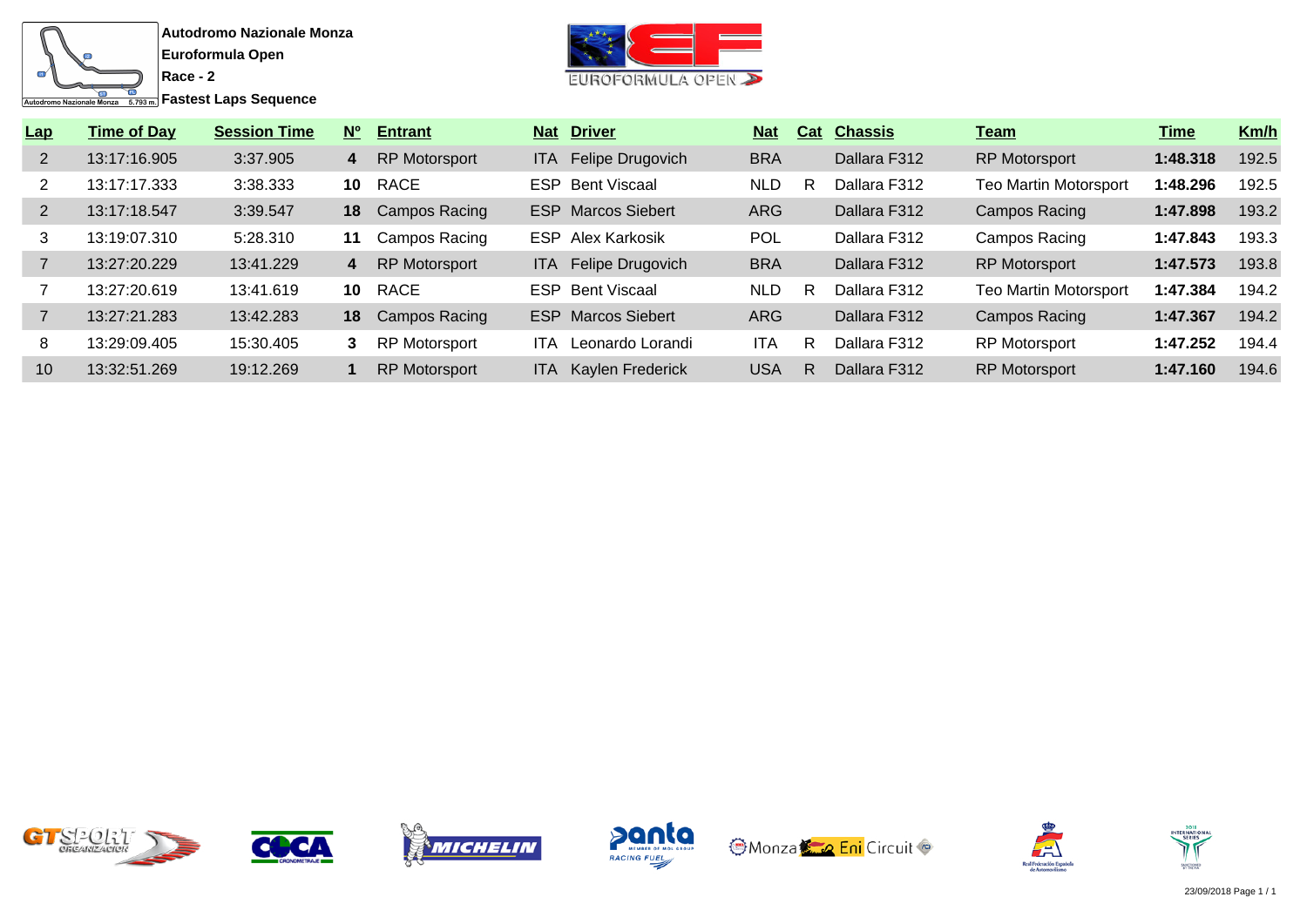![](_page_14_Figure_0.jpeg)

**Event Best Maximum Speed** 

![](_page_14_Picture_3.jpeg)

| $N^{\circ}$     | <b>Entrant</b>       | <u>Nat</u> | <u>Driver</u>             | <b>Nat</b> | Cat          |     | <b>Clas Chassis</b> | <u>Team</u>                  | <b>Km/h Session</b>            |
|-----------------|----------------------|------------|---------------------------|------------|--------------|-----|---------------------|------------------------------|--------------------------------|
| 28              | Carlin Motorsport    |            | <b>GBR</b> Cameron Das    | <b>USA</b> |              |     | Dallara F312        | Carlin Motorsport            | 262.7 Qualifying - $2$         |
| 5 <sup>5</sup>  | Carlin Motorsport    |            | <b>GBR</b> Dev Gore       | <b>USA</b> | $R \quad 1$  |     | Dallara F312        | Carlin Motorsport            | 262.7 Qualifying - 2           |
| 8               | Drivex School        |            | <b>ESP</b> Lukas Dunner   | <b>AUT</b> | R 2          |     | Dallara F312        | Drivex School                | 262.1 Free Practice - 2        |
| 18              | Campos Racing        |            | <b>ESP</b> Marcos Siebert | <b>ARG</b> |              |     | Dallara F312        | Campos Racing                | 262.1 Qualifying - 1           |
| 77              | <b>RP Motorsport</b> | ITA.       | Guilherme Samaia          | <b>BRA</b> |              |     | Dallara F312        | <b>RP Motorsport</b>         | 262.1 Race - 1                 |
| 51              | <b>RACE</b>          |            | ESP Aldo Festante         | ITA.       | R 3          |     | Dallara F312        | <b>Teo Martin Motorsport</b> | 262.1 Race - 1                 |
| 34              | Carlin Motorsport    |            | GBR Matheus lorio         | <b>BRA</b> |              |     | Dallara F312        | Carlin Motorsport            | 262.1 Race - 2                 |
| 3               | <b>RP Motorsport</b> | ITA.       | Leonardo Lorandi          | ITA.       | R 4          |     | Dallara F312        | <b>RP Motorsport</b>         | 261.5 Race - 1                 |
| 21              | Fortec Motorsport    |            | <b>GBR</b> Calan Williams | <b>AUS</b> |              |     | Dallara F312        | <b>Fortec Motorsport</b>     | 261.5 Race - 1                 |
|                 | <b>RP Motorsport</b> | ITA.       | Kaylen Frederick          | <b>USA</b> | R 5          |     | Dallara F312        | <b>RP Motorsport</b>         | 261.5 Race - 1                 |
| 4               | RP Motorsport        | ITA.       | Felipe Drugovich          | <b>BRA</b> |              |     | Dallara F312        | <b>RP Motorsport</b>         | <b>261.5 Qualifying - 2</b>    |
| 11              | Campos Racing        |            | ESP Alex Karkosik         | <b>POL</b> |              |     | Dallara F312        | Campos Racing                | 260.8 Qualifying - 2           |
| 10              | RACE                 |            | ESP Bent Viscaal          | <b>NLD</b> | $\mathsf{R}$ | - 6 | Dallara F312        | <b>Teo Martin Motorsport</b> | <b>260.2 Free Practice - 2</b> |
| 12 <sup>1</sup> | Drivex School        | ESP        | <b>Christian Hahn</b>     | <b>BRA</b> |              |     | Dallara F312        | <b>Drivex School</b>         | 260.2 Race - 2                 |

![](_page_14_Picture_5.jpeg)

![](_page_14_Picture_6.jpeg)

![](_page_14_Picture_7.jpeg)

![](_page_14_Picture_8.jpeg)

![](_page_14_Picture_9.jpeg)

![](_page_14_Picture_10.jpeg)

![](_page_14_Picture_11.jpeg)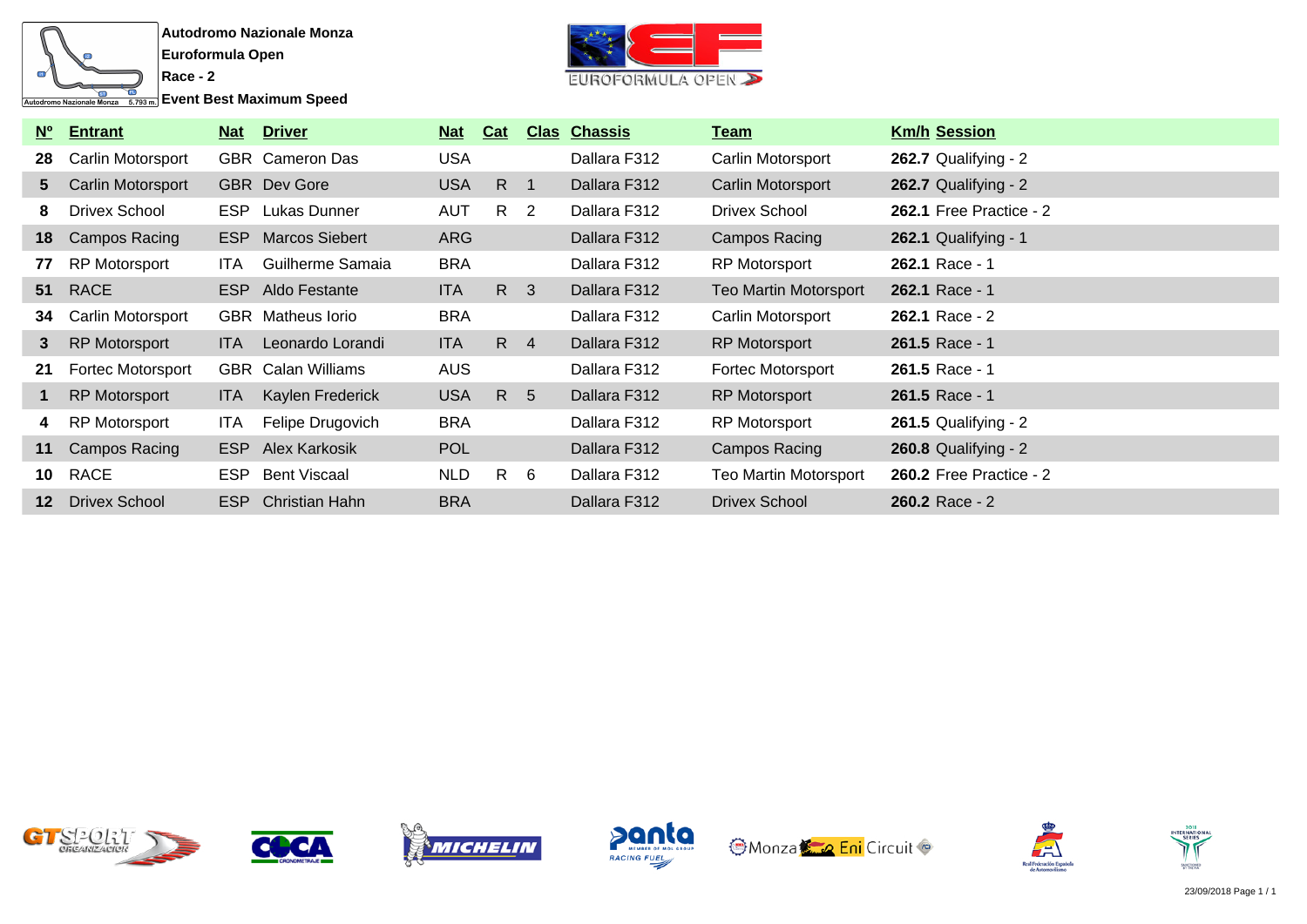![](_page_15_Picture_0.jpeg)

![](_page_15_Picture_3.jpeg)

**LAP**

| Nr | Po           | Grid  | 1  | 2  | 3                 | 4  | 5              | 6  | 7              | 8  | 9           | 10 | 11 | 12 | 13             | 14 | 15 | 16 | 17 | 18 |
|----|--------------|-------|----|----|-------------------|----|----------------|----|----------------|----|-------------|----|----|----|----------------|----|----|----|----|----|
| 4  | 1            | 4     | 4  | 4  | 4                 | 4  | $\overline{4}$ | 4  | $\overline{4}$ | 4  | 4           | 4  | 4  | 4  | $\overline{4}$ | 4  | 4  | 4  | 4  | 4  |
| 10 | $\mathbf{2}$ | 10    | 10 | 10 | 10                | 10 | 10             | 10 | 10             | 10 | 18          | 3  | 3  | 10 | 10             | 10 | 10 | 10 | 10 | 10 |
| 21 | 3            | 21    | 34 | 18 | 18                | 18 | 18             | 18 | 18             | 18 | 3           | 18 | 18 | 3  | 3              | 28 | 28 | 34 | 28 | 28 |
| 34 | 4            | 34    | 18 | 34 | 34                | 34 | 34             | 34 | 3              | 3  | 10          | 10 | 10 | 34 | 34             | 34 | 34 | 28 | 34 | 34 |
| 77 | 5            | 77    | 11 | 11 | 11                | 11 | 11             | 3  | 34             | 11 | 11          | 11 | 34 | 28 | 28             | 3  | 3  | 3  | 1  | 1  |
| 28 | 6            | 28    | 77 | 77 | 3                 | 3  | 3              | 11 | 11             | 34 | 28          | 34 | 11 | 11 | 1              | 1  | 1  | 1  | 3  | 3  |
| 11 | 7            | 11    | 28 | 28 | 28                | 28 | 28             | 28 | 28             | 28 | 34          | 28 | 28 | 8  | 77             | 77 | 77 | 77 | 77 | 77 |
| 18 | 8            | 18    | 3  | 3  | 77                | 77 | 77             | 12 | 12             | 12 | 8           | 8  | 8  | 77 | 11             | 11 | 21 | 21 | 21 | 21 |
| 3  | 9            | 3     | 12 | 12 | $12 \overline{ }$ | 12 | 12             | 8  | 8              | 8  | 12          | 12 | 12 | 1  | 21             | 21 | 12 | 12 | 12 | 12 |
| 8  | 10           | 8     | 8  | 51 | 8                 | 8  | 8              | 77 | 77             | 77 | 77          | 77 | 77 | 21 | 8              | 8  | 5  | 5  | 5  | 5  |
| 1  | 11           | 1     | 5  | 5  | 1                 | 1  | 1              | 1  | 21             | 1  | $\mathbf 1$ | 1  | 1  | 12 | 12             | 12 |    |    |    |    |
| 5  | 12           | 5     | 51 | 8  | 5                 | 5  | 5              | 21 | 1              | 21 | 21          | 21 | 21 | 5  | 5              | 5  |    |    |    |    |
| 51 |              | 13 51 | 1  | 1  | 21                | 21 | 21             | 5  | 5              | 5  | 5           | 5  | 5  |    |                |    |    |    |    |    |
|    | 12 14        | 12    | 21 | 21 |                   |    |                |    |                |    |             |    |    |    |                |    |    |    |    |    |

![](_page_15_Picture_6.jpeg)

![](_page_15_Picture_7.jpeg)

![](_page_15_Picture_8.jpeg)

![](_page_15_Picture_9.jpeg)

![](_page_15_Picture_10.jpeg)

![](_page_15_Picture_11.jpeg)

![](_page_15_Picture_12.jpeg)

![](_page_15_Picture_13.jpeg)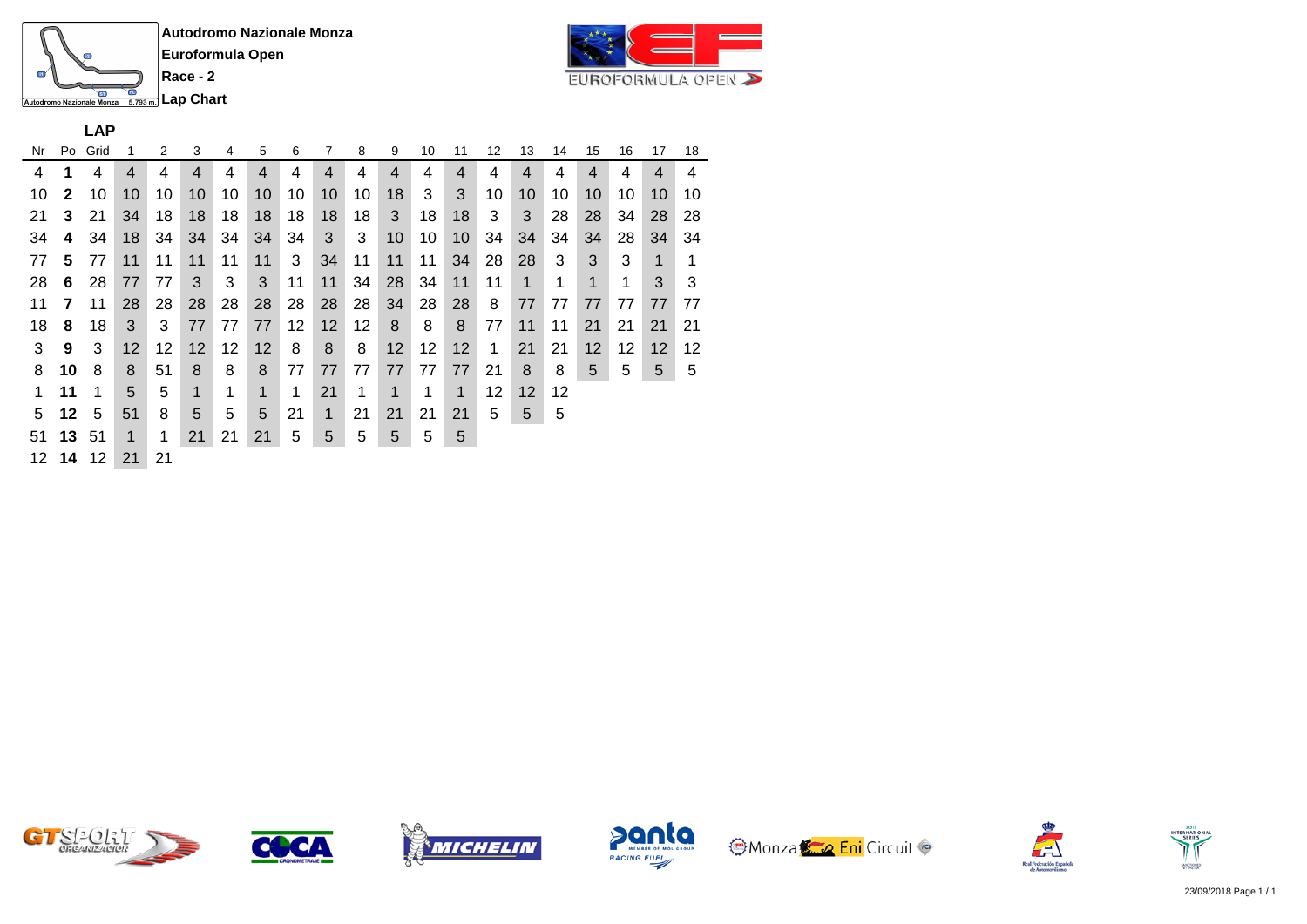![](_page_16_Picture_0.jpeg)

![](_page_16_Picture_1.jpeg)

![](_page_16_Figure_2.jpeg)

![](_page_16_Picture_3.jpeg)

**SANCRONED**<br>AV THE FIA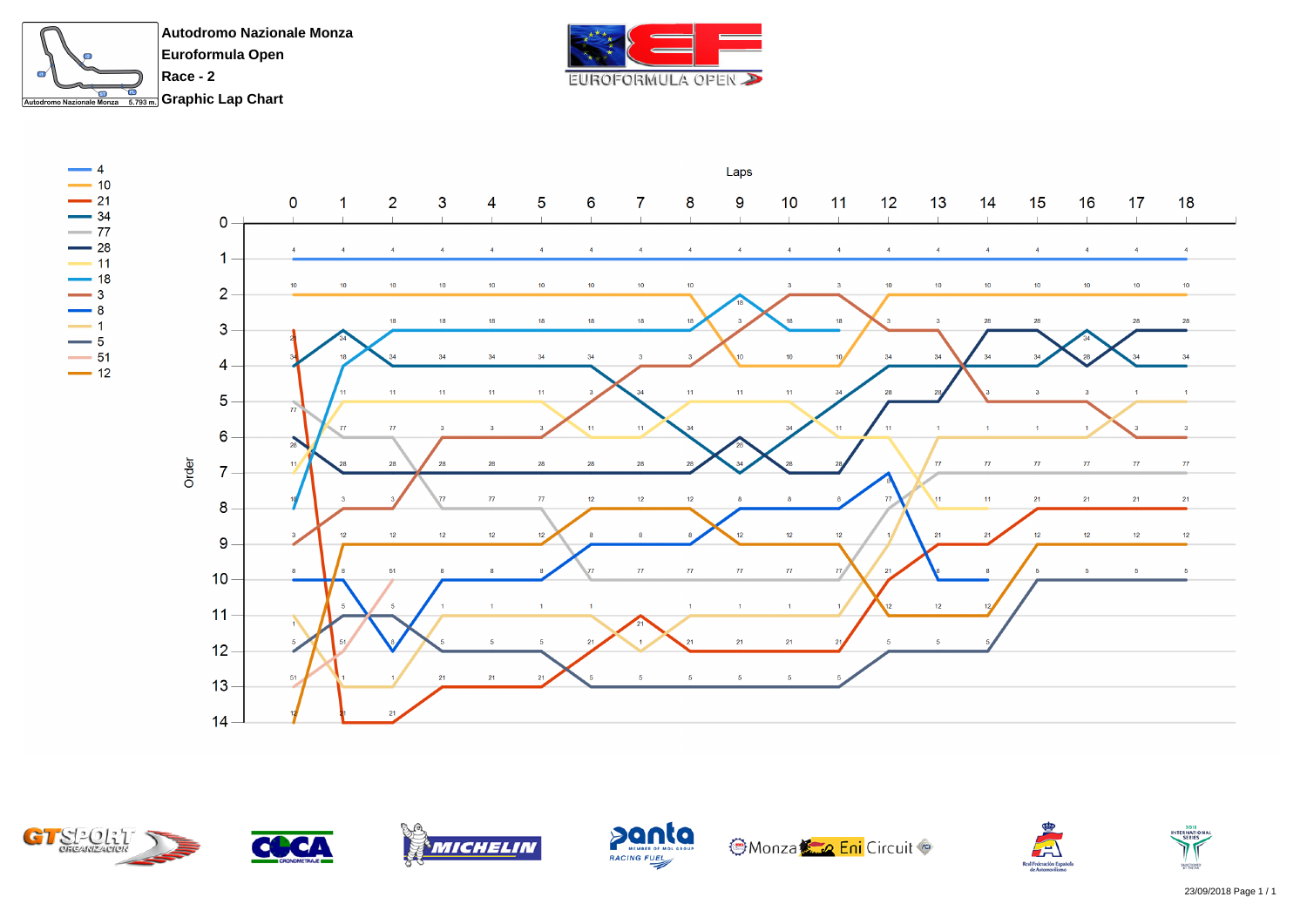![](_page_17_Picture_0.jpeg)

![](_page_17_Picture_1.jpeg)

| Nr. In Day Time Entrant                       | Nat Driver |  | <u>Nat Cat Chassis</u> | Team                                 |           | In Time Stop Nº Pit Time Handicap Penalty |  |
|-----------------------------------------------|------------|--|------------------------|--------------------------------------|-----------|-------------------------------------------|--|
| 5 13:25:39.535 Carlin Motorsport GBR Dev Gore |            |  |                        | USA R Dallara F312 Carlin Motorsport | 12:00.581 | 25.818                                    |  |

![](_page_17_Picture_3.jpeg)

![](_page_17_Picture_4.jpeg)

![](_page_17_Picture_5.jpeg)

![](_page_17_Picture_6.jpeg)

![](_page_17_Picture_7.jpeg)

![](_page_17_Picture_8.jpeg)

![](_page_17_Picture_9.jpeg)